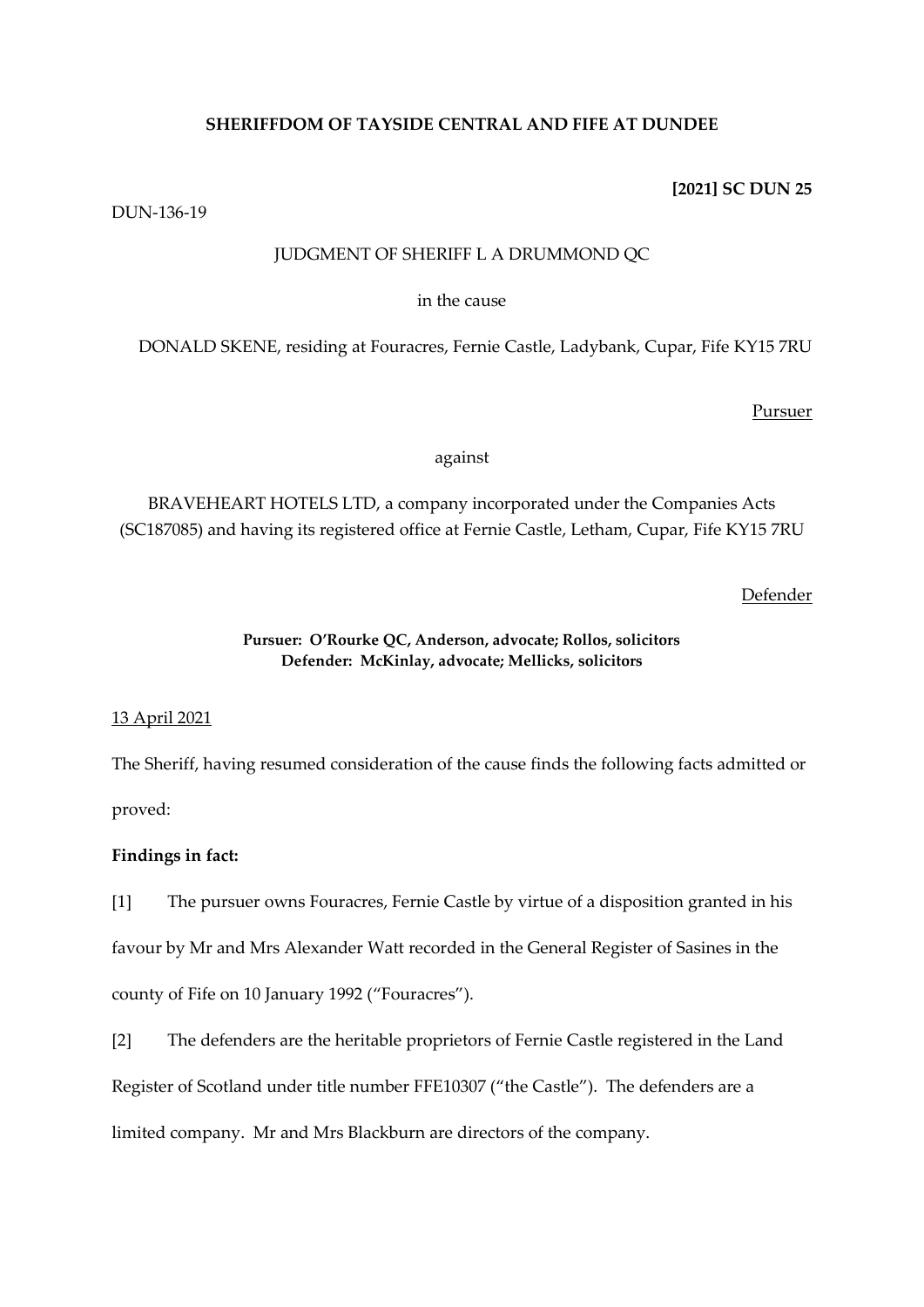[3] Fouracres benefits from a servitude right of vehicular and pedestrian access over the roads within the Castle grounds between the main A914 public road and Fouracres as indicated by a broken green line on the defenders' Title Plan. Fouracres is the dominant tenement and the Castle is the servient tenement.

[4] The pursuer's servitude is in the following terms:

"a heritable and irredeemable servitude right of vehicular and pedestrian access to and egress from the dominant tenement over the Access Route indicated by a broken green line on the Title Plan for all purposes related to the use and enjoyment of one dwellinghouse and related offices within the dominant tenement.

(One) the heritable and irredeemable servitude right hereinbefore disponed shall be exercised in such a manner as will cause the minimum inconvenience and disturbance to the proprietors from time to time of the servient tenement and (Two) said servitude right shall at no time be used for any commercial purpose".

[5] The access route begins at a turn off from the A914 main road from where it crosses a

burn before immediately splitting broadly into a D shape. The northern section passes by

the front of the Castle on a straight tarmac road. The southern section forms a lower curved

road which joins the northern section in the east. From the point where the two sections

meet in the east, a road leads further east towards Fouracres. The Castle car park is

immediately to the north of that point.

[6] The pursuer is able to access Fouracres using either the northern or southern section. When entering from the main road, the southern section runs downhill passing close to a burn and turns uphill again towards the north.

[7] The pursuer bought land and built Fouracres 31 years ago. He had previously enjoyed unrestricted access to and from Fouracres around the access route. The defenders have been trading as Fernie Castle since 1998. Mr and Mrs Blackburn ("the Blackburns") are directors of the defenders and operate the Castle as a hotel and wedding venue.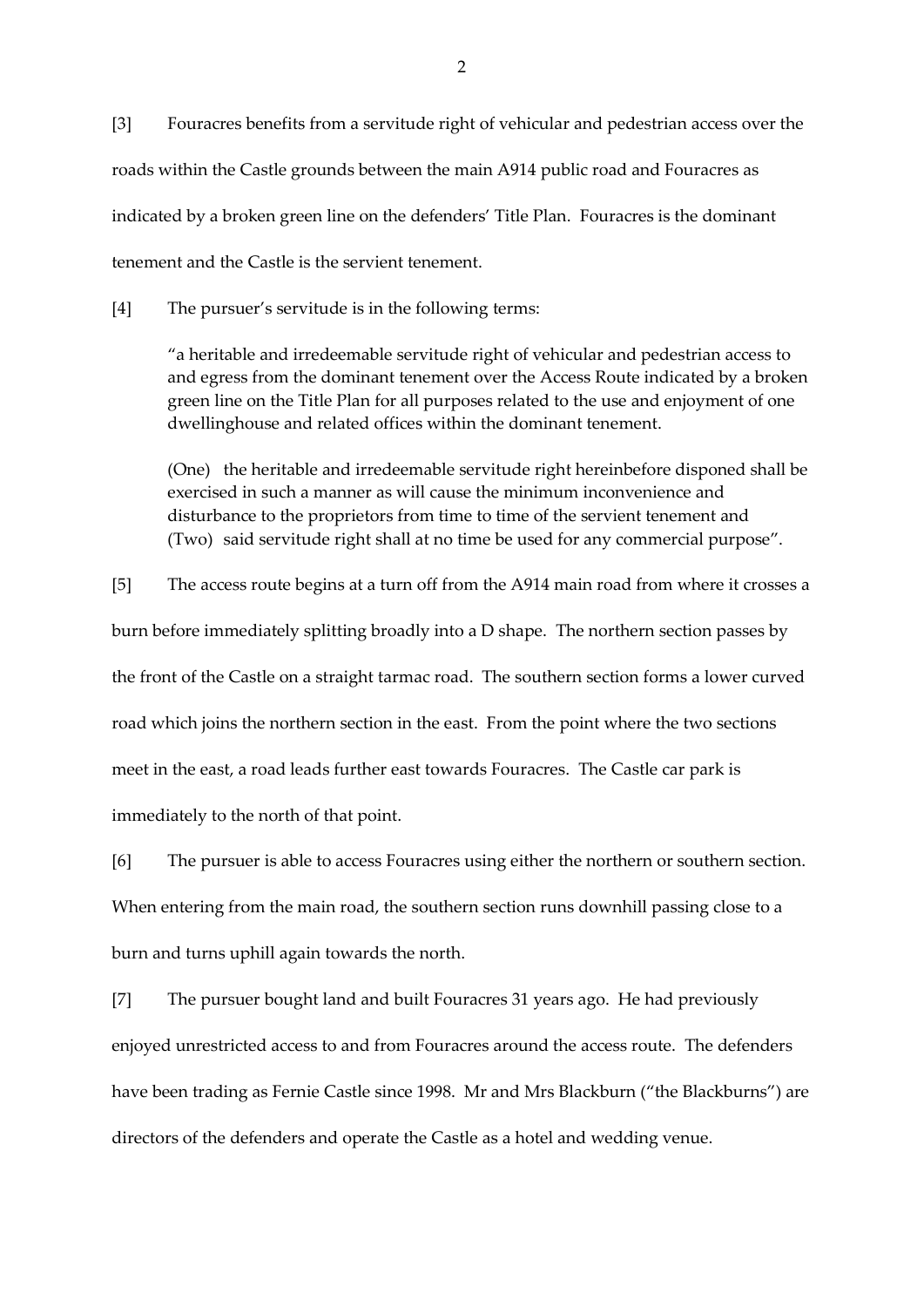[8] In 2000, the Blackburns reversed the one way system round the access route, installed speed bumps and 5 mph signs. However those speed measures were not entirely successful.

[9] On 23 December 2018, following incidents involving hotel guests and near misses with vehicles, the Blackburns erected two sets of gates at the east and west of the northern section respectively. The west gates are visible when turning off the main road, at the start of the northern section. The east gates are located at the end of the northern section, beyond the front of the Castle, where the two sections meet.

[10] The gates are made of timber. In order for a car to pass through it is only necessary to open up one side of the gates. The bin lorry requires only one side of the gates to be open to pass through. An HGV may require both sides of the gate to be opened.

[11] The Castle is located between the two sets of gates. The defenders have erected a no entry sign beside the west gates which is visible to drivers travelling towards the Castle from the main road. The no entry sign at the west gates is more likely to divert visitors to use the southern section.

[12] The pursuer received a letter from Mr Blackburn dated 23 December 2018 informing him that gates were being installed and that he was expected to use the southern section as a two way system. There was no prior consultation with him. The letter states that one of the purposes of installing the gates was for health and safety reasons. The installation of the gates has improved safety for the defenders' guests.

[13] In order for the pursuer to access his property by vehicle via the northern section he will often require to get out of his vehicle and drive through two sets of gates to access his property. Sometimes the west gates are left open and the pursuer will not need to open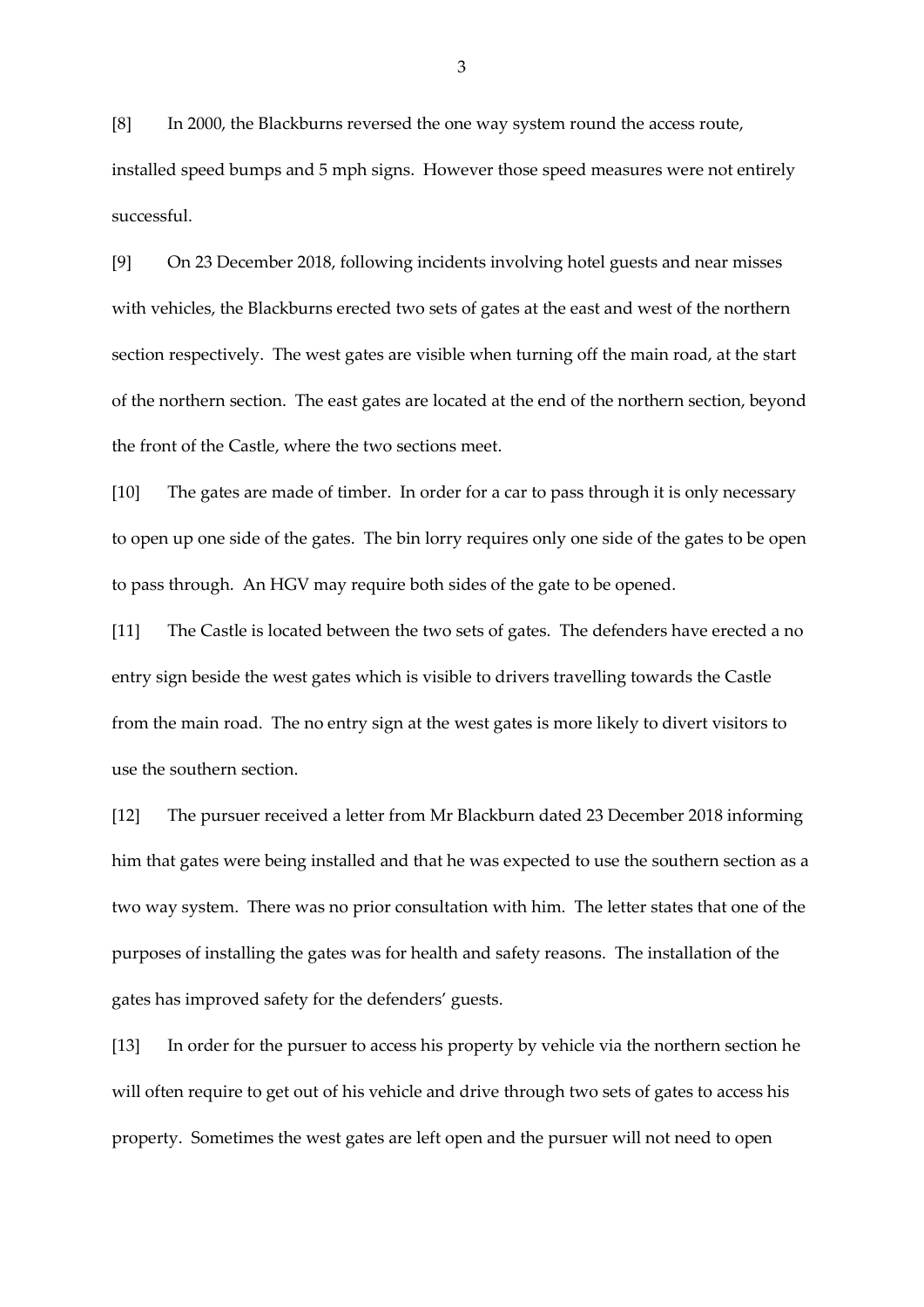those himself. The east gates are generally kept closed when not in use. If the pursuer leaves the east gates open, the Blackburns usually shut them behind him.

[14] The west gates can be easily opened in either direction by a person of average strength and agility.

[15] The east gates are tied up with rope. They have a push sign indicating that they should be pushed in a direction towards the Castle. They are not installed correctly and drag along the ground when pulled away from the Castle. A person of average strength and agility would be able to open the east gates if pulled away from the Castle but only by exerting much more force than normal. If the east gates are pushed towards the Castle, as indicated by the push sign, a person of average strength and agility could open them easily. [16] The pursuer has recently had a hip operation and struggles to open the east gates

found it difficult to open the gates too. She hurt her back when she tried to open them. The pursuer does not close the gates after himself as he considers he is under no obligation to do so.

when pulling them away from the Castle. His late wife had suffered from arthritis and

[17] The east and west gates are made of timber. They are in fairly good condition with not many cracks or distress features except for a crack in one leaf of the east gate. The crack has been caused by poor installation which has resulted in the gates being dragged along the ground when pulled open away from the Castle.

[18] In March 2020 the pursuer opened the east gates using a stick and took the gate off its hinges. He was expecting low loaders to arrive with fuel. It was at the start of the pandemic in March 2020 and he did not want to touch the gates with his hands. He took the gate off its hinges so that it could be kept open. He left a note on the gate explaining his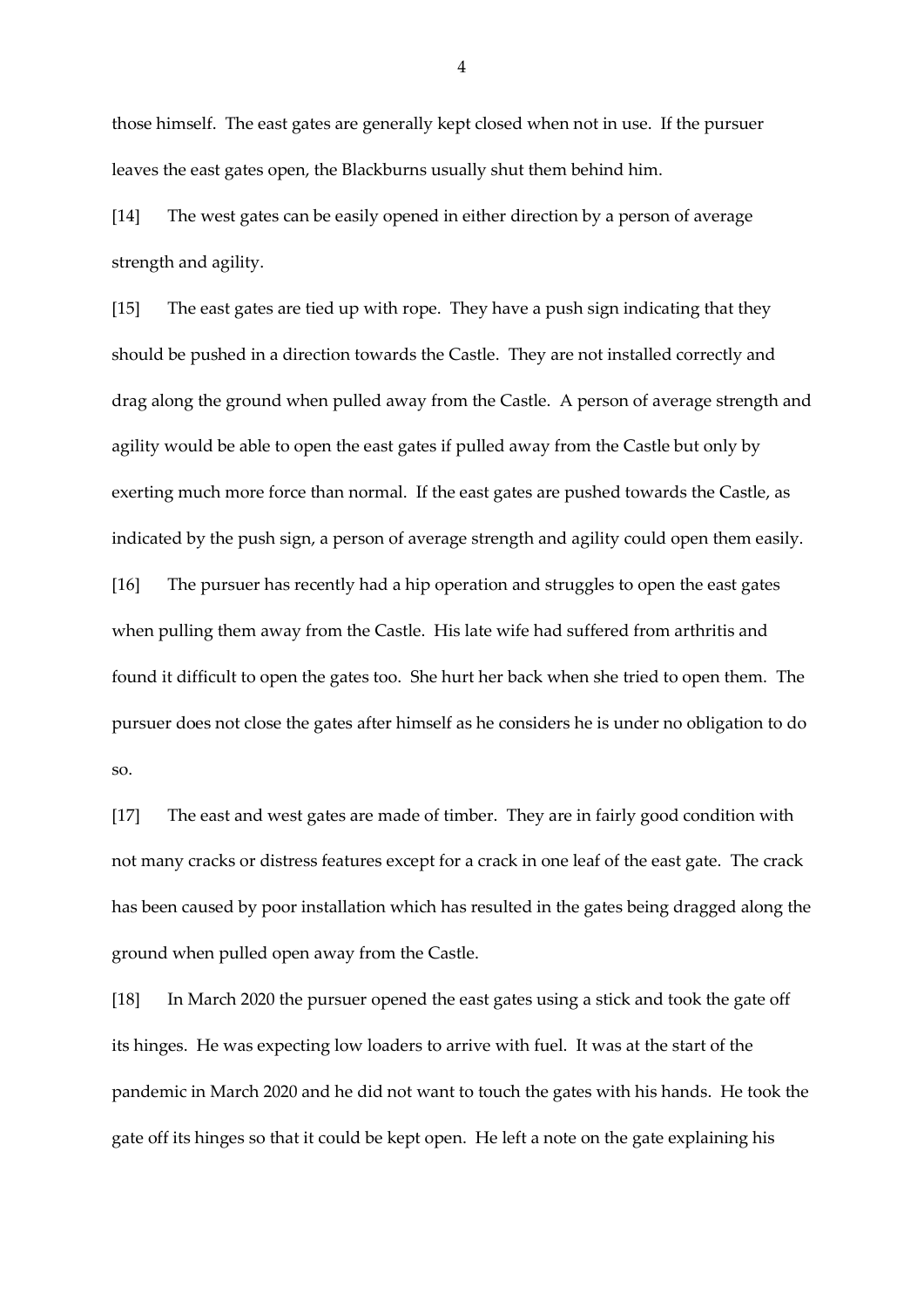actions but this was never seen by the Blackburns. Taking gates off their hinges risks damaging the gates.

[19] In July 2020 the pursuer opened the gates using his off road utility vehicle. The vehicle has a bar at the front designed to open gates. It is hydrostatically powered using soft pressure to move forward. The pursuer used the vehicle to force open the gate away from the Castle and dragged it along the ground. The conduct was repeated from 9 to 24 July until the Blackburns reported it to the police. The police cautioned the pursuer. Using his vehicle to open the east gate in this manner has contributed towards damaging the gate. [20] The southern section is 3.5 metres wide and relatively narrow. It has potholes which have been filled with thin tar which can lift out over time. It is a curved road with a bend which restricts sightlines. The verge of the road is rutted. There are posts to prevent cars from entering the burn which runs alongside the road which could be pushed over on impact with a vehicle. The road is not defined or kerbed. There are passing places and signs indicating passing places. There is a 5 mph sign. There are other areas of the verge of the road where cars can pass.

[21] When Mr Dryburgh, civil and chartered structural engineer, inspected the southern section in April 2019 the road was overgrown with tree foliage. However, the Blackburns have since cut back the foliage to improve sightlines. The defenders have installed additional passing places since Mr Dryburgh inspected the road. There are now 5 passing places in a stretch of road of about 250m. The southern section is used as two way access by hotel guests. Guests of all ages come and go from the Castle and there has never been a complaint about the gates. There have been very few accidents on the southern section in the last 20 years.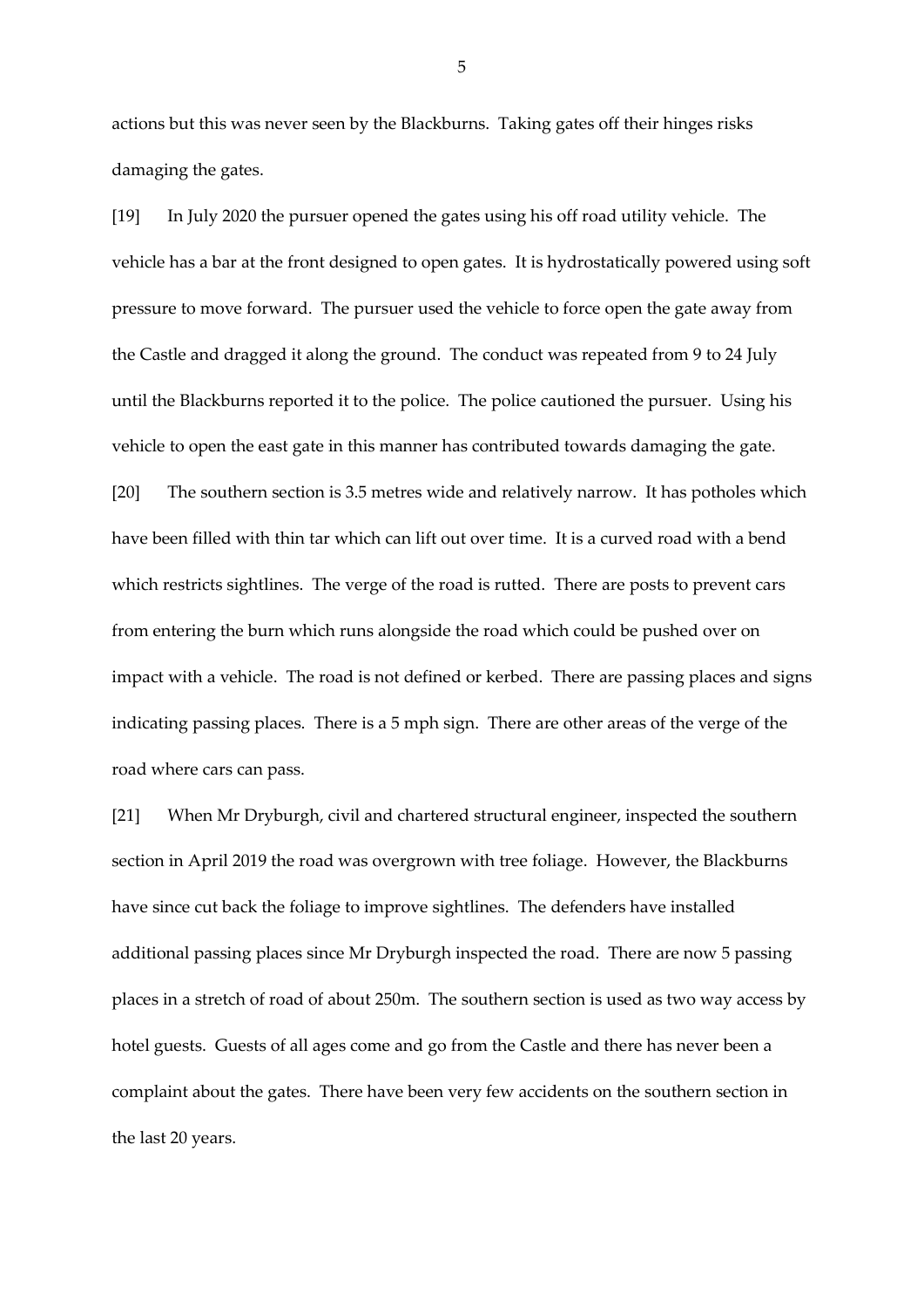**Findings in fact and law:-**

1. That the defenders have not interfered with the pursuer's servitude right of access to a material extent, and that the erection of the east and west gates do not amount to an unreasonable obstruction to the exercise by the pursuer of his servitude right of access;

2. That the pursuer does not have a reasonable apprehension that the defenders will take steps to narrow or obstruct the access route;

3. That the pursuer is bound to exercise the servitude right of access in such a manner as will cause the minimum of inconvenience and disturbance to the defenders;

4. That using a utility vehicle to force open the gates and taking the gates off their hinges risks damaging the gates;

5. That the defenders have a reasonable apprehension that the pursuer will persist in opening the gates with a utility vehicle or taking it off its hinges.

## **Interlocutor:**

Therefore interdicts the pursuer, his agents and or anyone acting on his behalf from damaging the wooden gates situated between Fernie Castle Hotel and the subjects at Fouracres by (i) driving at the gates in a vehicle, off road or otherwise, or (ii) otherwise damaging or interfering with their normal operation in any way including removing or attempting to remove them from their hinges;

In the principal action, sustains the defenders' fourth plea-in-law, repels the pursuer's fourth plea in law and grants decree of absolvitor in favour of the defenders; in the counterclaim, repels the fourth plea in law for the pursuer and sustains the defenders' plea-in-law; finds the pursuer liable to the defenders for the expenses of the principal action and counterclaim;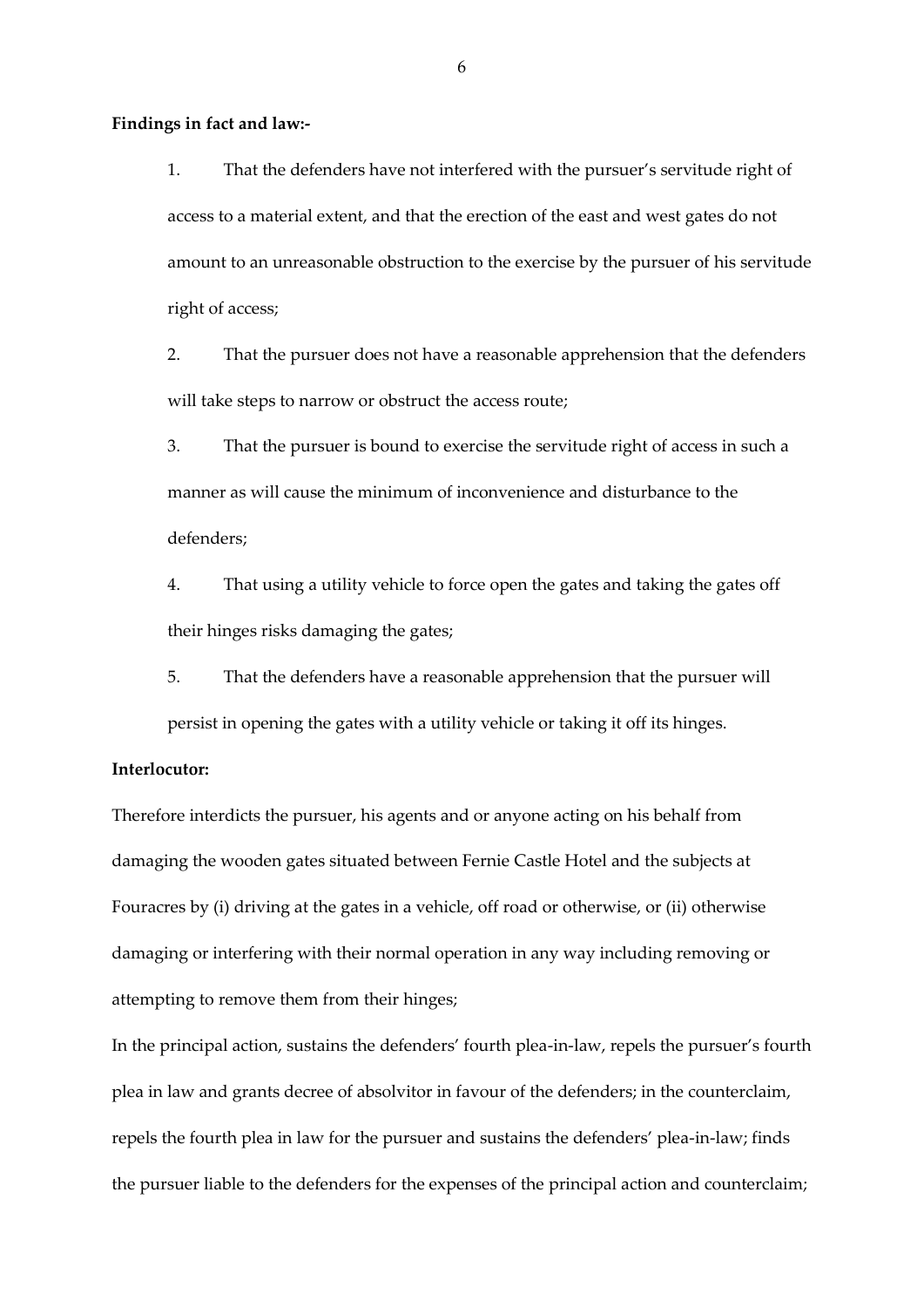sanctions the employment of junior counsel and allows an account thereof to be remitted to the auditor of court to tax and report thereon.

#### **NOTE**

#### **Background and grant of declarator**

[1] This is a dispute over the erection of gates by the defenders on an access route at Fernie Castle in Fife. The pursuer has a servitude right of vehicular and pedestrian access over the access route. The pursuer avers that the gates are tantamount to an obstruction of the access route. He is seeking an order requiring the defenders to remove the gates and to interdict the defenders from narrowing or obstructing the access route. The defenders in turn seek to interdict the pursuer from damaging the gates by driving at the gates in a vehicle, and from damaging or interfering with their normal operation in any way. The action was initially raised by Mr and Mrs Skene. However, Mrs Skene passed away on 23 November 2019. Mrs Skene's interest now vests in Mr Skene, the pursuer.

[2] On 11 October 2019 the court on the unopposed motion of the pursuer granted declarator in relation to the pursuer's servitude right over the access route in the following terms:

"that by virtue of a disposition in their favour by Arthur Alexander Watt and Mary Judith Watt recorded in the General Register of Sasines on 10 January 1992 the pursuers have a servitude right of access for vehicular and pedestrian traffic from the main A914 public road by the driveway and other roadways serving the subjects known as Fernie Castle Castle (Title Number FFE10307) as indicated by a broken green line on the title plan to the said subjects; that the pursuers' said servitude right extends to the full extent of the route of the said driveway and roadways shown by a broken green line on the said plan and particularly extends to the northernmost portion of the said broken green line as it passes the premises of the Fernie Castle Hotel; and that the defenders removing that portion of the driveway or roadway from the pursuers' use constitutes or would constitute an unlawful interference with the pursuers' said servitude right."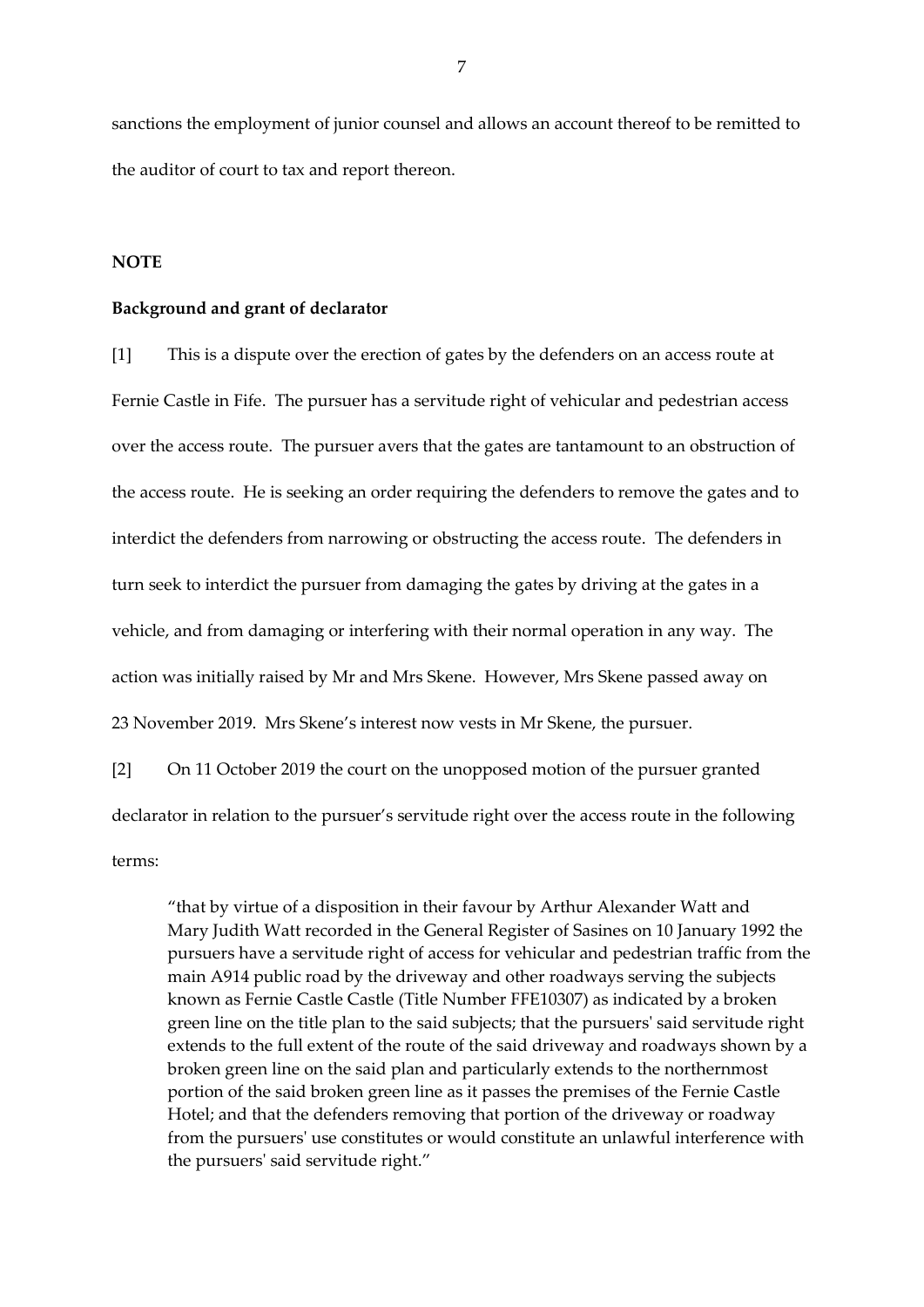On the same date, on joint motion, the court dismissed the defenders' counterclaim. The defenders subsequently amended in a new counterclaim for interdict.

[3] This matter called before me for proof and I heard evidence on 27 November 2020 and 11 January 2021. All witnesses' evidence in chief was by way of affidavits lodged in process. All witnesses were cross examined and re-examined orally in court. The parties lodged written submissions and I heard supplementary submissions on 11 January 2021.

## *The evidence*

[4] The pursuer owns Fouracres, Fernie Castle by virtue of a disposition granted in his favour by Mr and Mrs Alexander Watt recorded in the General Register of Sasines in the county of Fife on 10 January 1992 ("Fouracres"). The defenders are the heritable proprietors of Fernie Castle registered in the Land Register of Scotland under title number FFE10307 ("the Castle"). The defenders are a limited company. Mr and Mrs Blackburn are directors of the company. Fouracres benefits from a servitude right of vehicular and pedestrian access over the roads within the Castle grounds between the main A914 public road and Fouracres as indicated by a broken green line on the defenders' Title Plan. Fouracres is the dominant tenement and the Castle is the servient tenement.

[5] The pursuer's servitude is in the following terms:

"a heritable and irredeemable servitude right of vehicular and pedestrian access to and egress from the dominant tenement over the Access Route indicated by a broken green line on the Title Plan for all purposes related to the use and enjoyment of one dwellinghouse and related offices within the dominant tenement.

(One) the heritable and irredeemable servitude right hereinbefore disponed shall be exercised in such a manner as will cause the minimum inconvenience and disturbance to the proprietors from time to time of the servient tenement and (Two) said servitude right shall at no time be used for any commercial purpose".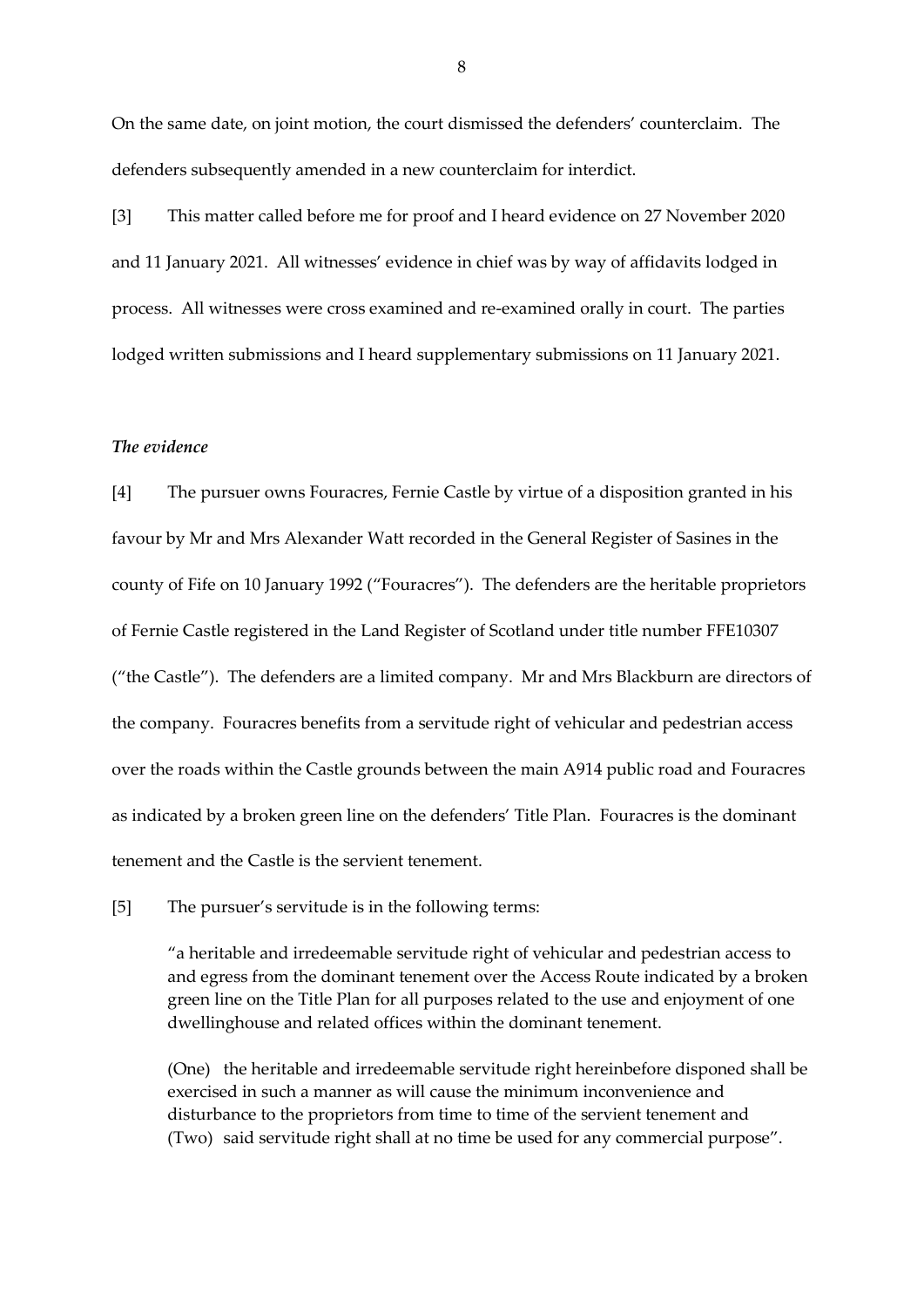[6] The access route begins at a turn off from the A914 main road from where it crosses a burn before immediately splitting broadly into a D shape. The northern section passes by the front of the Castle on a straight tarmac road. The southern section forms a lower curved road which joins the northern section in the east. From the point where the two sections meet in the east, a road leads further east towards Fouracres. The Castle car park is immediately to the north of that point. The pursuer is able to access Fouracres using either the northern or southern section. When entering from the main road, the southern section runs downhill passing close to a burn and turns uphill again towards the north.

[7] The pursuer bought land and built Fouracres 31 years ago. He had previously enjoyed unrestricted access to and from Fouracres around the access route. The defenders have been trading as Fernie Castle since 1998. Mr and Mrs Blackburn ("the Blackburns") are directors of the defenders and operate the Castle as a hotel and wedding venue.

[8] In 2000, the Blackburns reversed the one way system round the access route, and installed speed bumps and 5 mph signs. On 23 December 2018 the defenders erected two sets of gates at the east and west of the northern section respectively. The west gates are visible when turning off the main road, at the start of the northern section. The east gates are located at the end of the northern section, beyond the front of the Castle, where the two sections meet. Thus, the Castle is located between the two sets of gates. The defenders have erected a no entry sign beside the west gates which is visible when travelling towards the Castle from the main road.

[9] There were three main areas of dispute on the evidence. I summarise the evidence in relation to each as follows: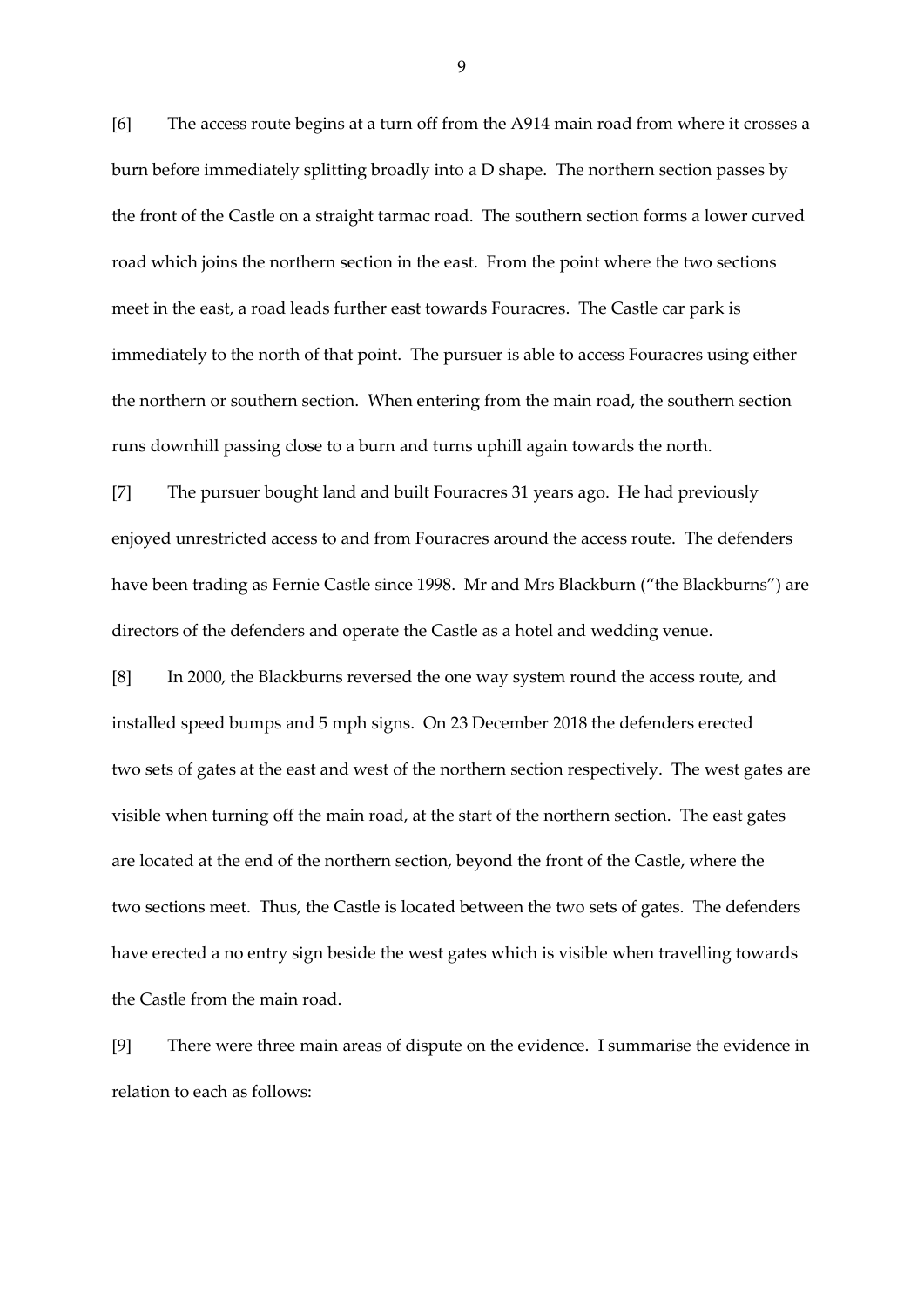#### THE OPERATION OF THE GATES

[10] The pursuer received a letter from Mr Blackburn dated 23 December 2018 informing him that gates were being installed on the access route and that he was expected to use the southern section as a two way system. There was no prior consultation with him. Although the letter states that one of the purposes of installing the gates was for health and safety reasons, there had, as far as the pursuer was concerned, never been a health and safety issue. The gates greatly interfere with the exercise by him of his servitude right of access. It is a nuisance for him to have to get out of his car and drive through two sets of gates to access his property. Whilst he acknowledged that the west gates are not much of a problem to open, the east gates are difficult to open because they are not installed correctly and drag along the ground. The gates are tied up with rope which also makes them difficult to open. The pursuer has recently had a hip operation and struggles to open the east gates. His wife had suffered from arthritis and found it difficult to open the gates too. She hurt her back when she tried to open them. Even a person of average strength would find it difficult to open the gates. The pursuer does not close the gates after himself as he considers he is under no obligation to do so. The Blackburns come out and shut the gates after he has used them. On occasion after his hip replacement he would travel around the grounds in his mobility chair. The Blackburns would shut the gates behind him when they could clearly see that he had difficulty walking.

[11] The pursuer acknowledged that on the east gates there is a sign saying "push" which would indicate the gate is to be pushed in a direction towards the Castle. But Mr Skene opened the gates away from the Castle as he thought he wasn't fit enough to open it the other way. He accepted that it wasn't necessary to open both sides of the gates for vehicular access, although an HGV would have to open both sides. He explained that before the gates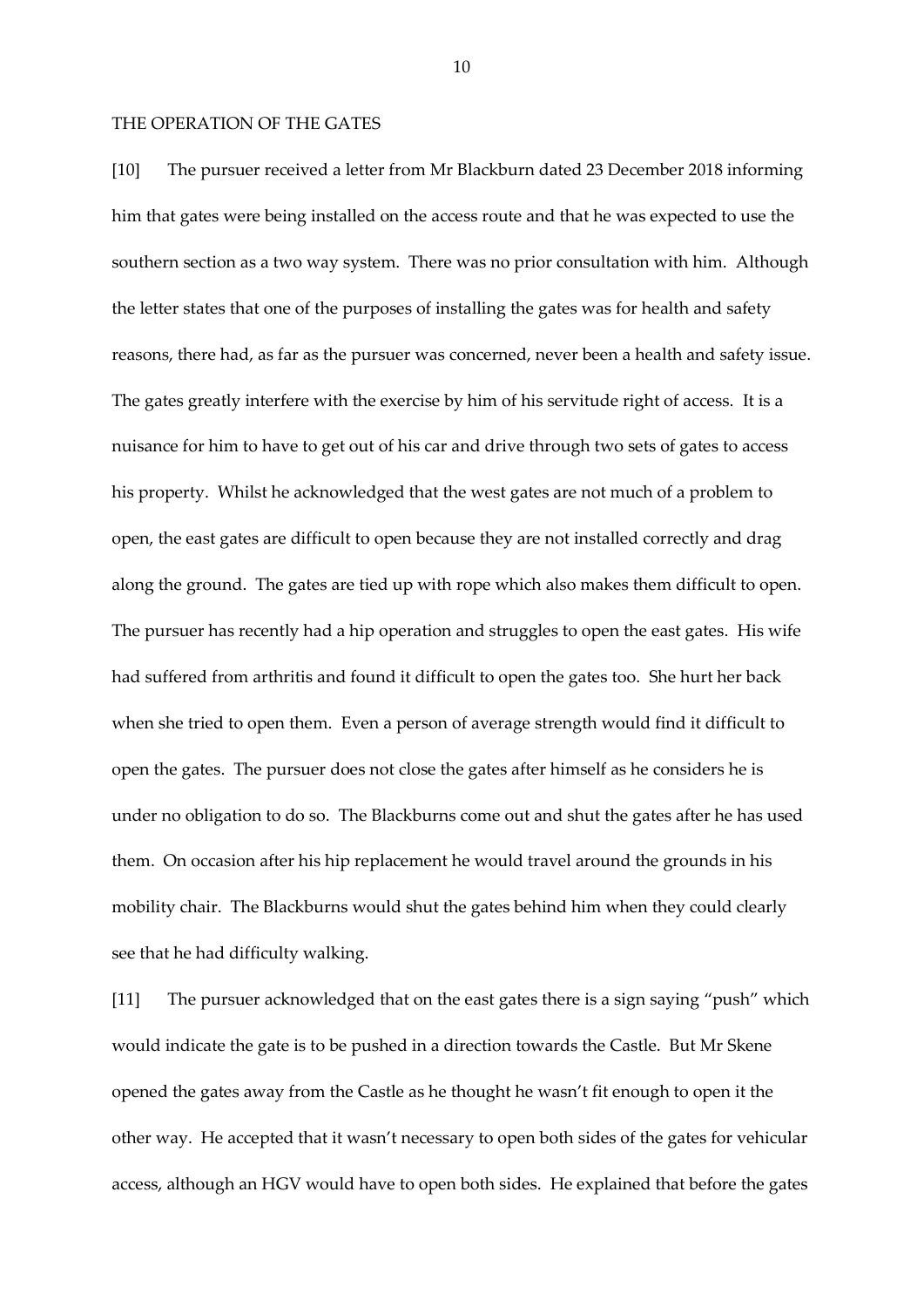were installed, if there was a function on at the Castle, he used the southern section as a matter of courtesy.

[12] Mr Neil Skene, the pursuer's son, has been in the construction industry for 25 years. He described the gates as being of poor, non-agricultural quality and not suiting the setting of a national listed building. He thought that both sets of gates were equally difficult to open. Both drag along the ground and have done so since they were first erected. He did not agree that a person of average strength could open the gates without difficulty. They are not properly secured in the ground and do not meet in the middle. The west gates are often open but the vast majority of the time they are closed.

[13] Ms Heminsley has lived with her husband, Mr Campbell, at the coachhouse in the grounds of the Castle for 26 years. The one way system operated by the previous owners had worked well, running clockwise, entering along the northern section and exiting via the southern section. When there was a wedding on at the Castle, they would use the southern section as a two way system out of courtesy. In December 2018, they became aware that the Blackburns intended to alter the one way system by installing gates in the northern section and making the southern section a two way system. There was no consultation with them. Ms Heminsley considered the gates a nuisance as she had to get out of her car to open them. The gates are heavy and drag on the ground. She usually pulls back the right hand gate towards her due to health conditions with her back and arthritic ankles. Although she agreed the sign directs that the gate should be pushed, she finds it hard to do that. The west gates were quite often left open.

[14] Mr Roy Campbell agreed that the gates were poorly constructed and drag on the ground. He opens the gates in either direction. He thought they were more or less the same to open. He agreed that a person with average strength would have no difficulty opening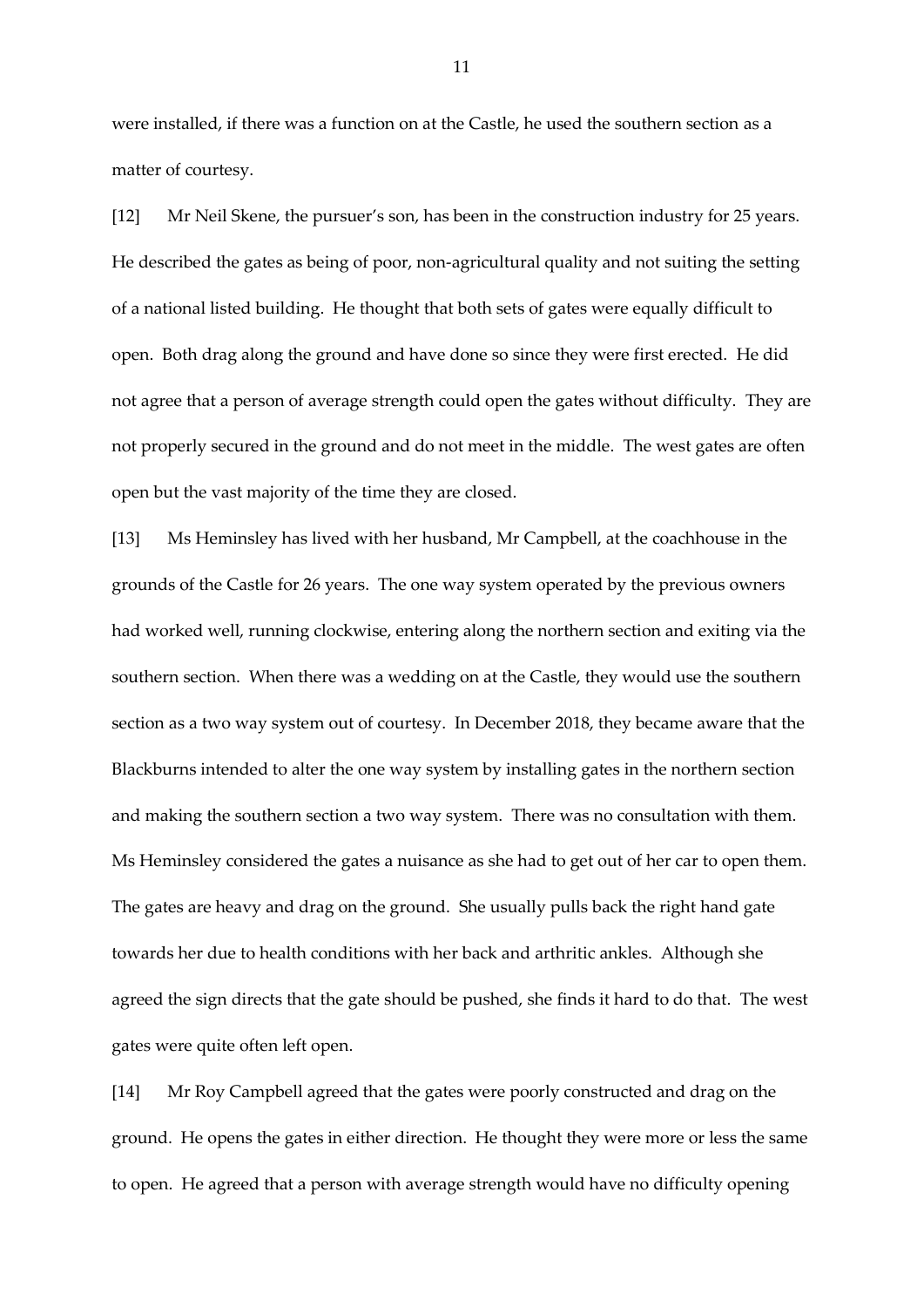them. The gates do drag on the ground but it is not a major issue. He lifts the gate to manoeuvre it, to take the pressure off the part dragging on the ground. He agreed the west gates were more often open than not. He stated that there have been occasions when Mrs Blackburn had behaved inappropriately, challenging road users, filming them using the road, glaring at them and refusing to slow down when in her vehicle.

[15] Ms Kate Richardson previously lived at the stables but she had never tried to open the gates and used the southern section to avoid using them. She only ever used them if they were already open or if she saw a vehicle coming the other way on the southern section. She thought the gates looked difficult to open and had seen the pursuer drag the gate across the tarmac.

[16] Mr William Allison, fencing contractor, has 20 years' experience fitting gates in domestic, industrial and agricultural settings. In July 2020 he was instructed by the pursuer to assess the functionality and condition of the east gates. He reported that the gates are made of timber, in fairly good condition with not many cracks or distressed features except for a crack in one leaf. He considered that the crack was most likely to have been caused by the gates being poorly installed. The gate posts were not straight. They had not been secured deep enough in the ground. The gate crooks that are critical to the swinging action of the gate were uneven. One of the crooks was driven into the hanging post more than the other which causes the gate to drop as it opens. As a result, the gate had to be lifted clear or dragged along the tarmac. He estimated that between 300-400% more force was required than to open an average gate. Dragging the gates over tarmac will result in stress fractures, cracking to the gate frame and further wear on the slamming stile with slackening of the gate posts. This will only make it more difficult to open and close. Mr Allison confirmed he had not attempted to open the gate by pushing it in the other direction towards the Castle.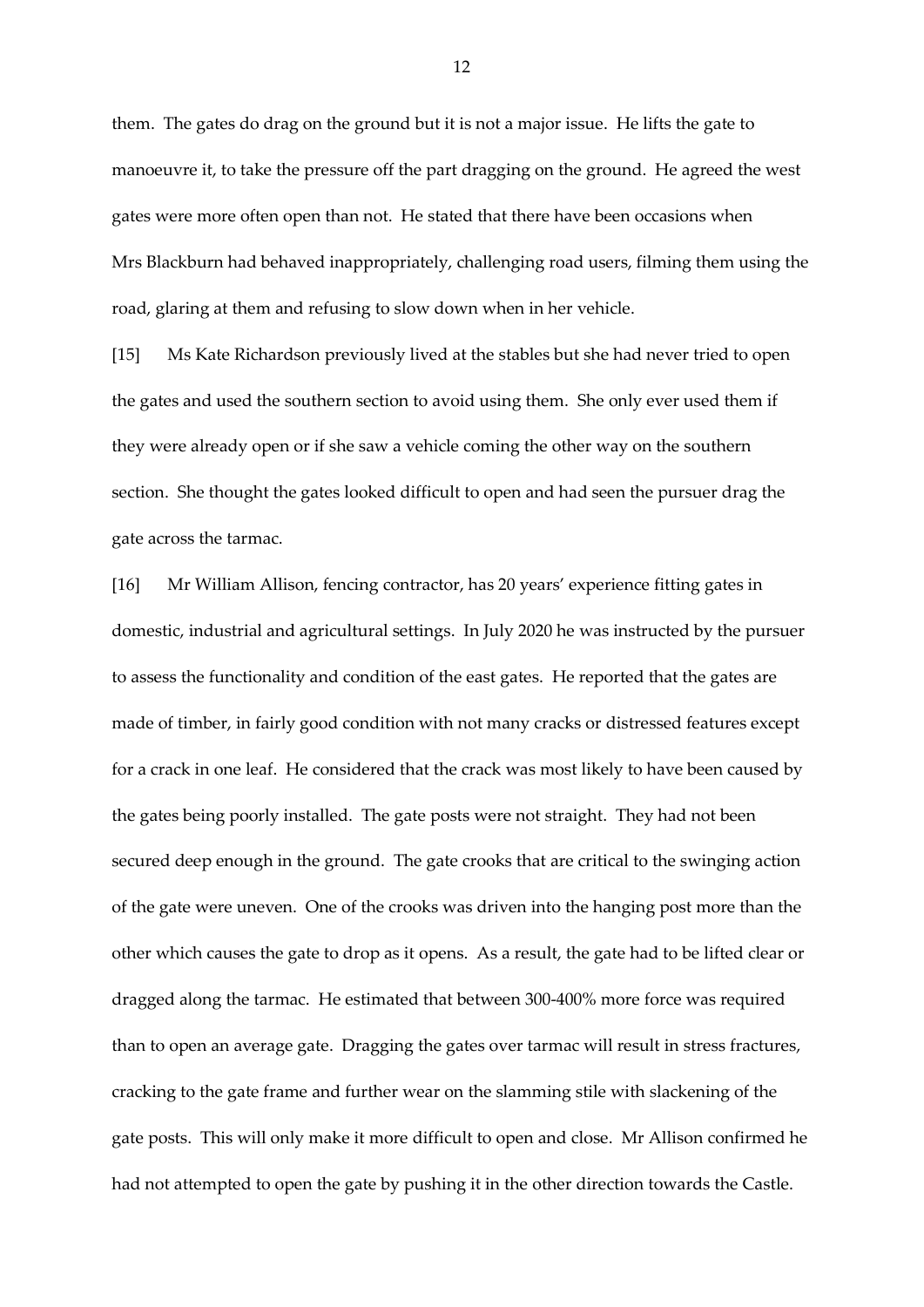When shown the video lodged in process of the gate easily opening when pushed towards the Castle, he remarked that it hadn't opened like that when he looked at it. They were hung to swing the other way, away from the Castle. The ground sloped up towards the Castle so that if the gate didn't open away from the Castle it was unlikely to open when swung towards it.

[17] Mr Blackburn explained that he and his wife were concerned that Castle guests, especially children and the elderly, could have an accident when exiting the Castle onto the driveway to take access to and from the front lawn. Guests frequently congregate on the lawn across the driveway from the main entrance to the Castle. The distance between the front door of the Castle and the drive is very short, about 20 feet. The immediate proximity of the access driveway when stepping out of the front door to the Castle is a material health and safety concern. A vehicle passing even at relatively slow speed could cause a serious accident. The defenders previously attempted to address these health and safety concerns by installing 5 mph signs and speed bumps. However, there were two incidents during the summer of 2018 involving near misses with vehicles when guests' children were running around in and out of the Castle and cars were entering or exiting along the northern section. He erected the gates in December 2018 so that the guests would enter and exit via the southern section and park in the car park, avoiding a volume of traffic on the northern section during events. Mr Blackburn had delivered a card and Christmas present to the pursuer explaining what he proposed to do. Mr Blackburn's letter dated 23 December confirms that health and safety concerns formed part of the reasoning behind the installation of the gates.

[18] Mr Blackburn described the east gates as being easy to open. If pushed in the direction indicated on the sign, they will swing completely open. This was shown on the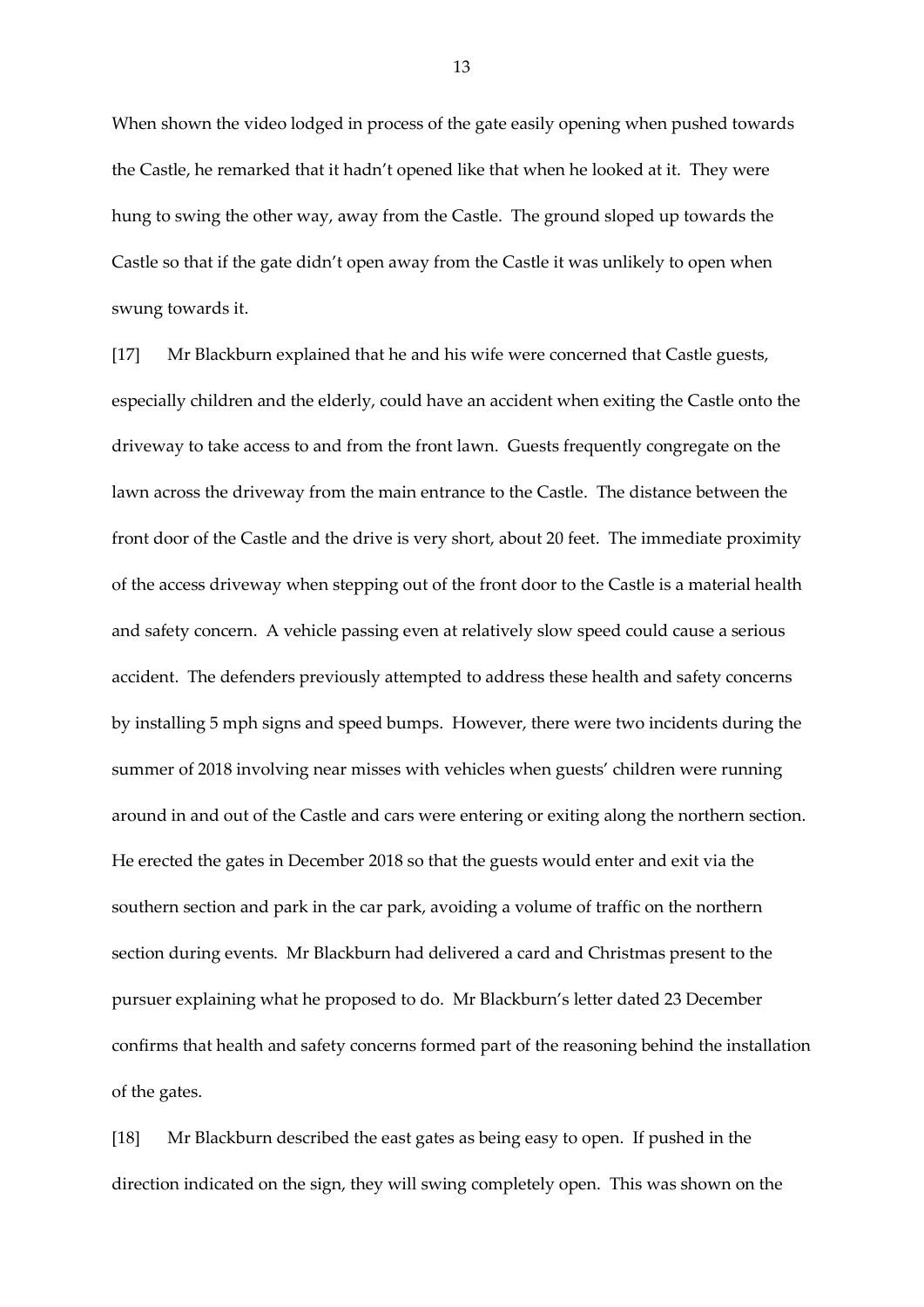video lodged in process. A person of average strength has no problem opening the gates. Since the gates were installed in December 2018 no works or repairs had been carried out. The right hand side gate is large enough for any car to pass through. A larger vehicle can use the southern section. The bin men use the northern section and open only one side of the gates to do so. The purpose of having the gates was for safety of guests particularly children.

[19] Mrs Blackburn agreed with her husband that the pursuer was entitled to use both the northern and southern section of the access route and was unrestricted in his access. However, since installing the gates there have been difficulties with the pursuer, his family, visitors and employees who have disregarded the anti-clockwise system. They have accessed and exited through the northern section rather than entering via the bottom section. This compounded the safety issues because there are passing places on the southern section and none on the northern section. The gates are capable of being easily opened. They are there for the safety of guests and are not an unreasonable impediment to access. The quality of the gates was very good. Guests a lot older than the pursuer come and go from the Castle and there has never been a complaint.

## THE SOUTHERN SECTION

[20] The pursuer's evidence was that the southern section used as a two way access was dangerous. It is full of potholes and the side of the road can be difficult to see as it is covered with leaves. Although the defenders had attempted to repair the road, it is not properly constructed with stones filling in passing places. The defenders do not clean out the potholes properly and the tar they use is too thin and lifts out. Over the years the pursuer has repaired the road and spent £20,000 to £30,000 doing so as a gesture of good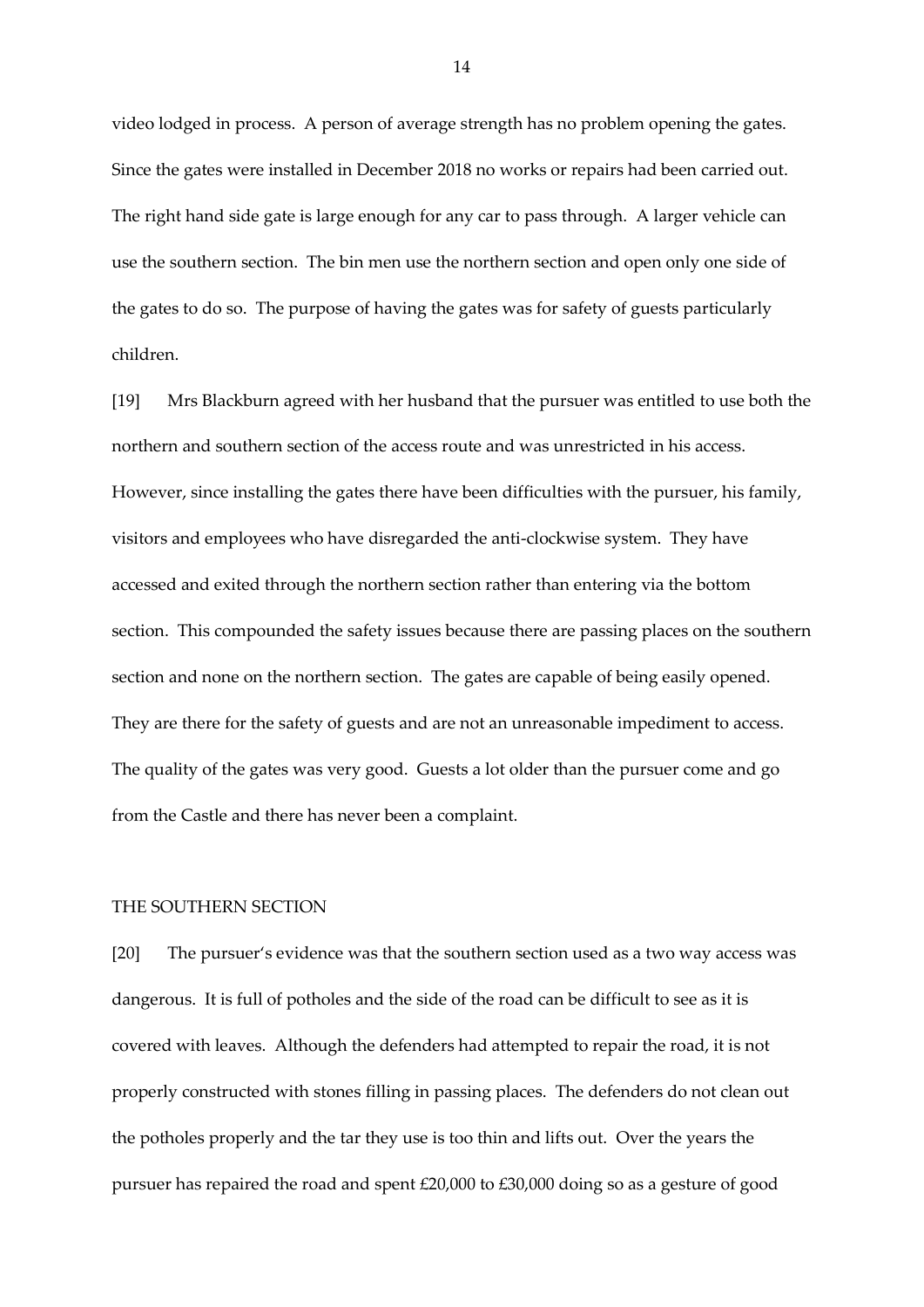will. The defenders have installed about 5 passing places but these are poorly constructed and small. They are very overgrown and easy to miss. HGVs have difficulty with the passing places. There are other areas where it is possible to pass but only in dry conditions. It is very dangerous to reverse near the burn.

[21] Mr Neil Skene agreed that two way traffic on the southern section is grossly unsafe. He explained that the verge on the southern section of the road is rutted and there is nothing to stop vehicles ending up in the burn. Although there are posts knocked in to the verge, to stop anything entering the burn, these can easily be pushed over. There are passing places but the roadway is not defined or kerbed. Trees overhang the roadway. The section is unlit, poorly surfaced, has obscured signage, road surface, soft verges and no protection from drowning in the burn.

[22] Ms Heminsley and Ms Richardson also agreed the southern section is in poor repair with many potholes. The extra Castle traffic on the road makes the conditions worse. The passing places are made from inadequate material and cars can sink into the ground. They are not being maintained and are overgrown, making them hard to see. When trucks or larger vehicles use it, it makes matters worse. The posts that have been erected will not prevent a vehicle from falling into the burn. On one occasion another driver came round a corner too fast and Ms Richardson was forced to reverse off the road.

[23] Mr Scott Dryburgh, chartered civil and chartered structural engineer, was instructed by the pursuer to carry out an inspection of the southern section in April 2019. His report is lodged in process. He inspected the site on 8 and 25 April 2019. He concluded that a two way traffic system is wholly unsafe and dangerous. The road is extremely narrow which is why passing places are needed. Emergency services vehicles will struggle to use it. He concluded that the southern section of the road was not fit for that purpose. The road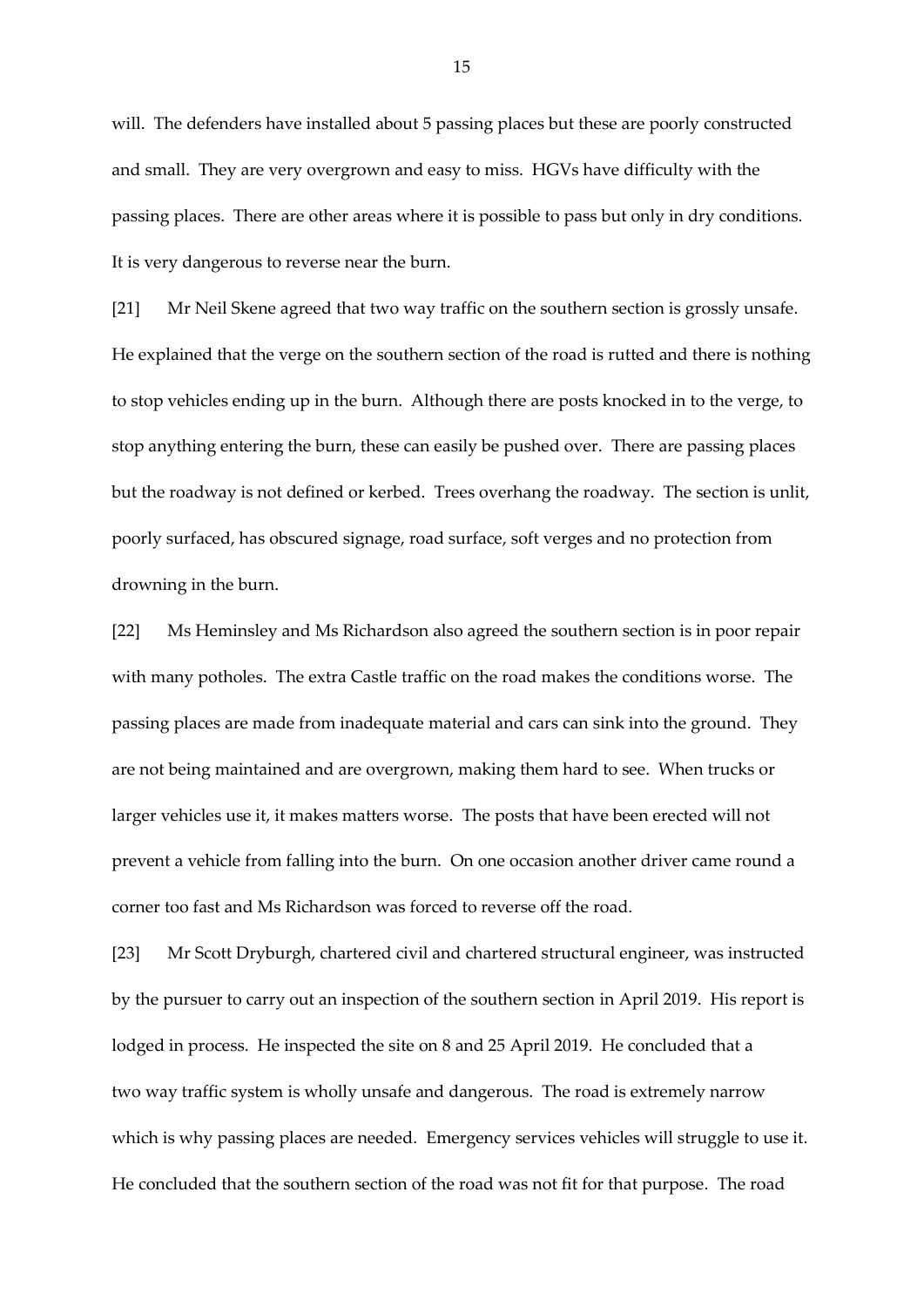was tarred but at 3.5 metres wide it was too narrow. There were insufficient passing places. In addition, the left hand corner is too tight for bigger vehicles. The passing places were only effective for shorter vehicles to get off the road. Because it is a curved road the sightlines are not good. Cars would need to see what was coming to use the passing places or would have to reverse into them. He accepted in cross examination that his opinions might be altered if additional passing places had been installed, particularly since an ability to pull into a passing place depends on sightlines and there being a passing place. The surface is temporary, made up of loose stones which would have a limited design life. He agreed also that an average car is about 2 metres wide and that there is plenty of room for cars travelling in one direction. He thought there might be difficulty for a fire engine to manage the tight bend.

[24] Mr Blackburn explained that the defenders had upgraded the southern section, removing rhododendron bushes to improve sightlines and installing fencing in the area round the Castle to protect the guests and installing additional passing places since Mr Dryburgh inspected in April 2019. There are 5 passing places on flat ground for cars to pass as well as other areas on the road verge. Mrs Blackburn explained that in twenty years the only accident had been one involving her husband who was driving too fast and had ended up in the burn. She felt it was much safer for guests now. Many types of vehicles, buses and double deckers have all been able to enter and exit using the southern section.

## ALLEGED DAMAGE TO THE GATES BY THE PURSUER

[25] Mr Blackburn gave evidence that in March 2020, the pursuer, as is shown in the videos, opened the east gates using a stick and took the gate off its hinges, before returning in the direction of his home. Usually every morning, the pursuer opens the gates without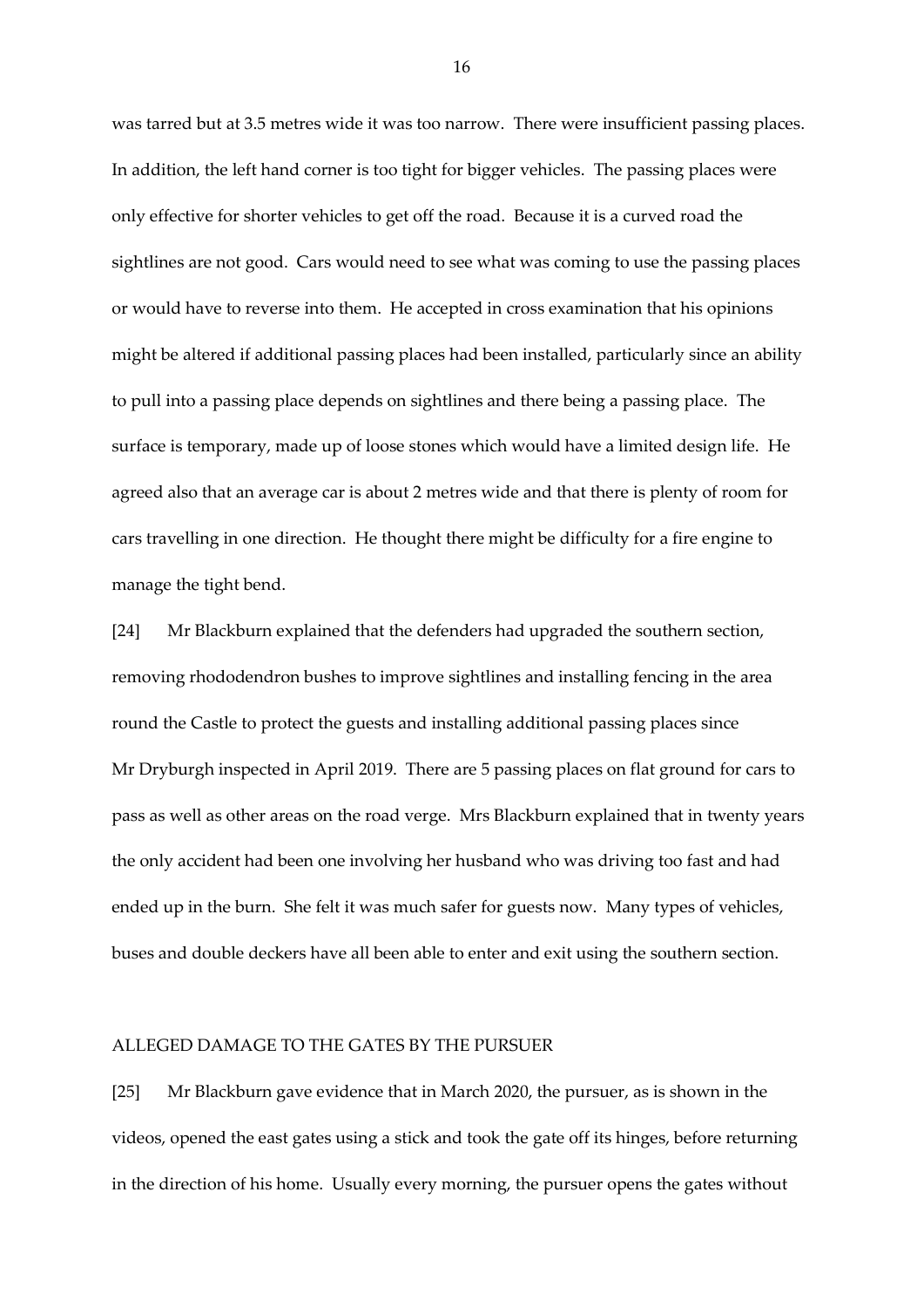travelling through. He thought this was done to cause a nuisance. Although the pursuer had claimed this was done in anticipation of receiving deliveries to his property, the delivery drivers often took the southern section as there are no entry signs for the northern section. The pursuer is also shown in videos from July 2020 using his mobility vehicle to forcibly open the east gates and immediately return to his own property. Mr Blackburn was concerned that the pursuer's action had caused damage. On looking at the gates, he could see cracking and scuff marks. The gate had been pushed by the utility vehicle the wrong way and had been dragged along tarmac. Mr Blackburn at first hoped the pursuer's method of opening the gate with a vehicle would stop but the conduct was repeated from 9 to 24 July until the Blackburns reported it to the police.

[26] The pursuer acknowledged that a video lodged in process shows him opening the east gates using a stick and taking the gate off its hinges. He explained that this occurred at the start of the pandemic in March 2020 and he didn't want to touch the gates with his hands. He was expecting low loaders to arrive with fuel that day. He took the gate off its hinges so that it could be kept open. He wrote a note on the gate to explain why he had opened the gates that way (although Mr Blackburn in his evidence stated he did not see any note).

[27] The pursuer also accepted that in July 2020 he had opened the east gates using his off road utility vehicle because he was having difficulties opening them. He did not cause any damage. There was a small crack in the gate but that had arisen because of the way the gate had to be dragged over the ground to open it. The utility vehicle could not damage the gate unless he drove into it with intent to damage it. He has not since used his vehicle or walking stick to open the gate and has no intention of doing so again. In some of the videos he accepted that he can be seen opening the gates with the vehicle before turning around to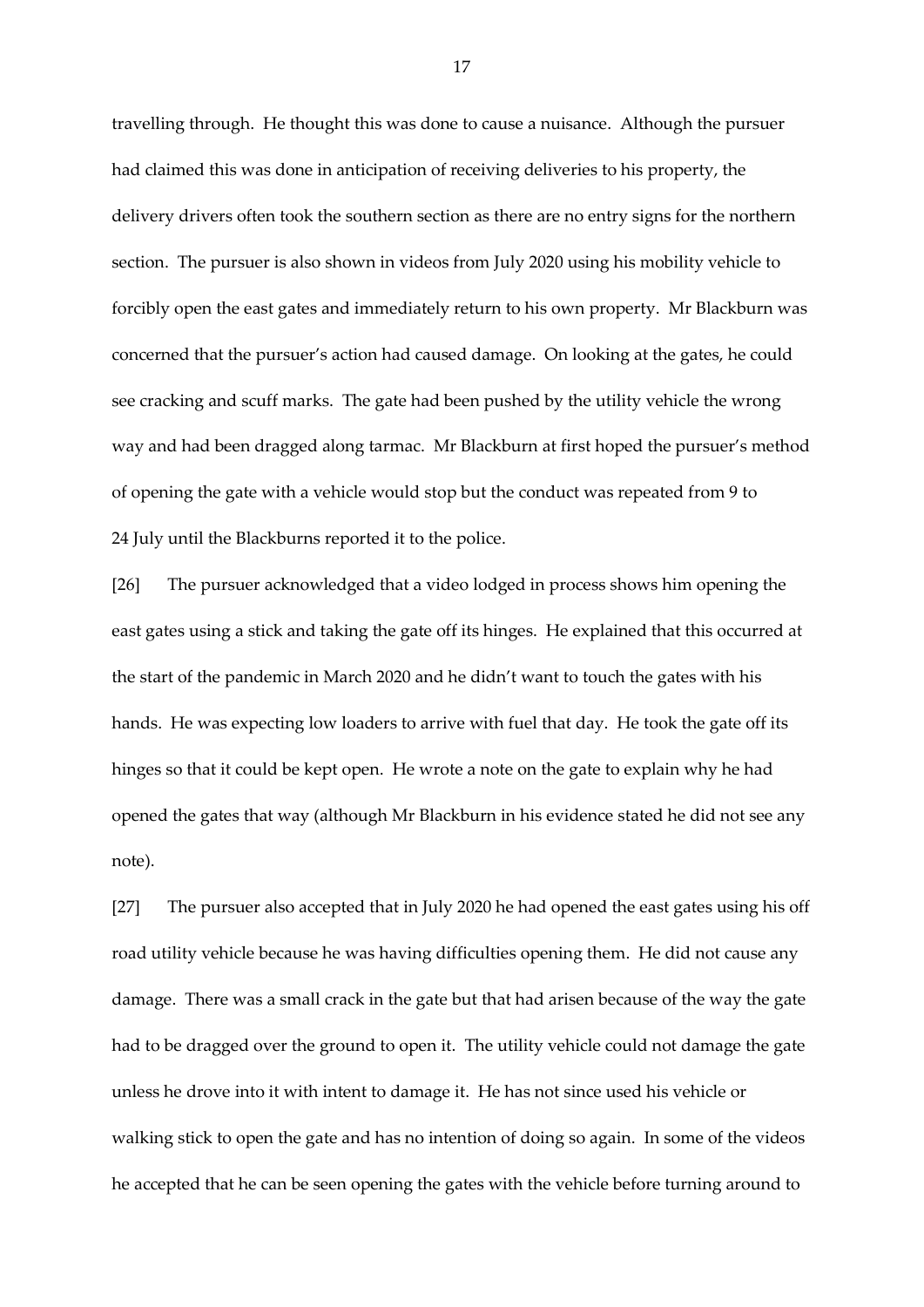go back in the direction he came from. His explanation was that he was opening the gates for an HGV coming in. The vehicle has a bar at the front and is designed for that purpose. It is hydrostatically powered using very soft pressure to move forward. He confirmed the police had cautioned him over the use of the gates. But he did not accept he had damaged the gates by using the vehicle.

#### *The Pursuer's Submissions*

[28] The pursuer invited me in the principal action: (i) to sustain the pursuer's fourth plea-in-law; (ii) to repel the defenders' pleas-in-law, (iii) to grant an order *ad factum praestandum* as second craved; and (iv) to grant interdict as third craved. In the counterclaim the pursuer invited me to sustain the pursuer's first, second and fourth pleas-in-law, to repel the defender's plea-in-law and to refuse interdict as first craved.

[29] The pursuer submitted that the gates constitute an unreasonable obstruction on the pursuer's right of access and the court should order their removal in terms of crave 2. A servient proprietor must not do anything which would prevent the full exercise of the right by the pursuer as the dominant proprietor (*Servitudes and Rights of Way* by Cusine and Paisley at paragraphs 12.87-12.121). The pursuer is entitled to exercise the servitude free from unreasonable obstruction. What constitutes an unreasonable obstruction is a matter of degree which can be assessed against the circumstances of the case including the nature of the land in question and the existing legitimate uses of the road (paragraph 12.94). Gates will constitute an unreasonable obstruction where there is evidence that they will cause a material inconvenience to the dominant proprietor (paragraph 12.96).

[30] In his written submissions the pursuer suggested that the Equality Act 2010 may have some relevance in determining whether a gate causes an unreasonable obstruction and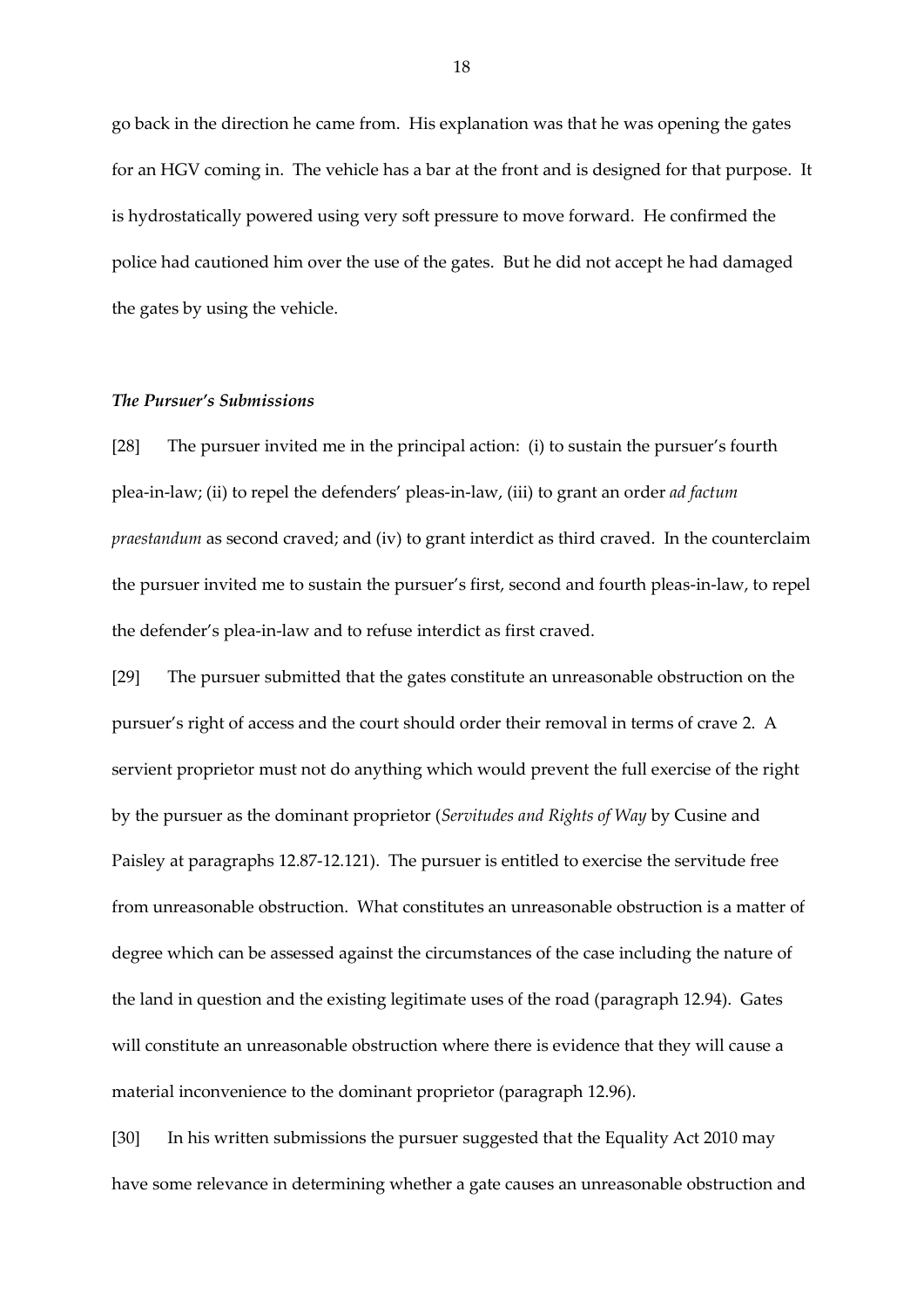that the test may be different from that set out in *Drury* v *McGarvie* 1993 SC 95. Ultimately, in oral argument, he accepted that no case had been pled in respect of the 2010 Act and that the test was as set out in *Drury* v *McGarvie*, namely whether a person of average strength and agility would be able to open the gate without material inconvenience.

[31] However, the pursuer distinguished *Drury* v *McGarvie* case from the present circumstances as it was concerned with agricultural gates constructed for the purpose of keeping livestock whilst no such purpose was being pursued by the defenders who had erected gates in an urban or residential setting, albeit one in the countryside. The extent of the inconvenience which must be tolerated by the dominant proprietor is proportional to the necessity of installing the gates by the servient proprietor. The defenders' suggestion that the gates are used as traffic calming measures is designed to obscure their true motives. The gates do not regulate speed over any distance. A driver can open gates and drive off again at speed, as demonstrated by the defenders' video showing someone driving past the Castle between the gates at speed. In any event, the gates are an excessive measure for that purpose. The removal of traffic increases the amenity of the Castle and is of obvious benefit to the defenders. Absence of lawful necessity ought to be balanced against the level of inconvenience to the pursuer and others using the access route. The pursuer's witnesses made it clear the difficulty they had in opening the gates and the inconvenience caused. It includes the increase in danger in using the southern section of the access route.

[32] The defenders' resistance to the proceedings, the conduct of Mrs Blackburn**,** and the Blackburns' desire to deter or prevent the use of the northern section of the access route gives rise to a reasonable apprehension that the defenders will take alternative steps to narrow or obstruct the access route. The court is therefore invited to grant interdict as third craved.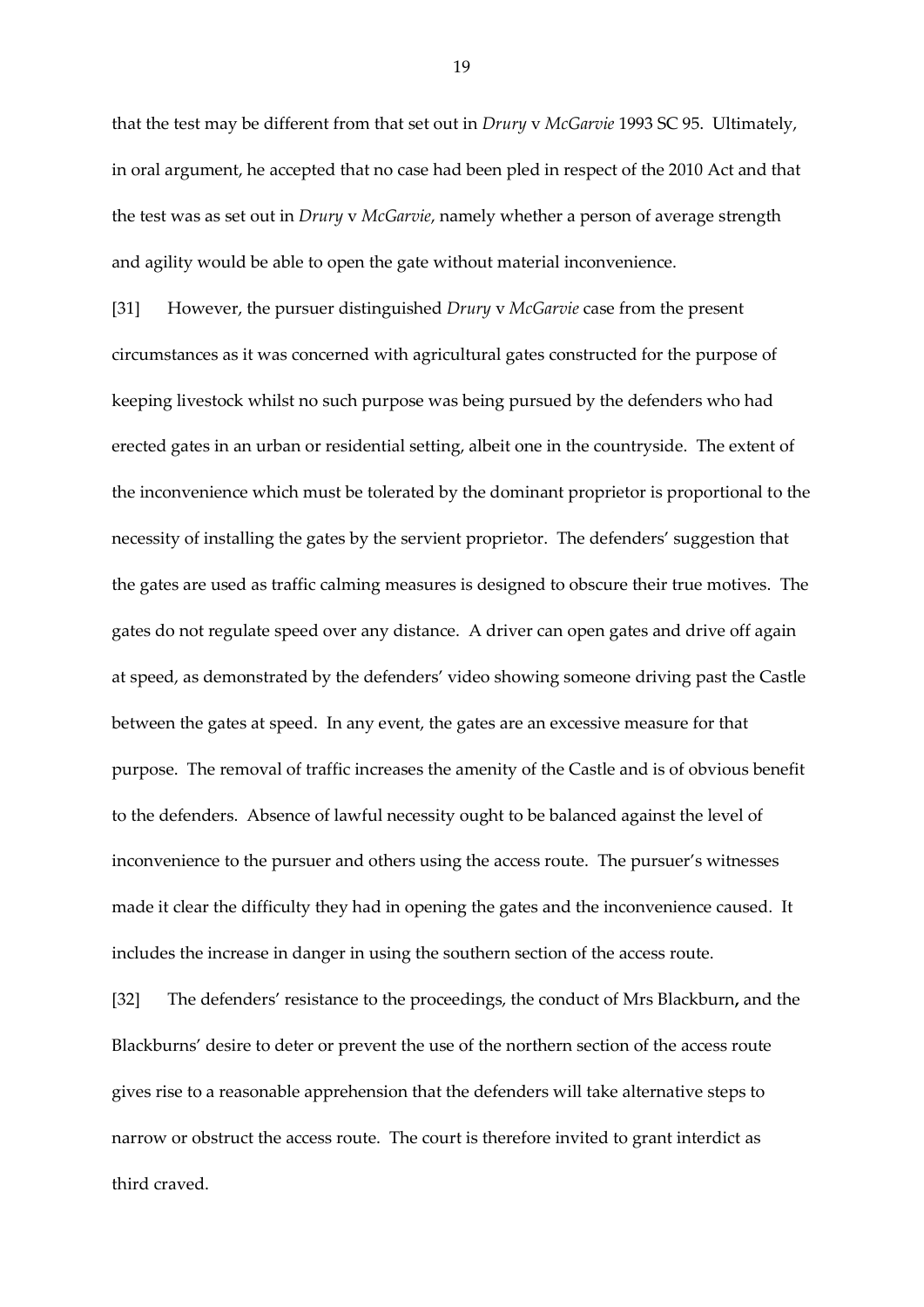[33] In respect of the counterclaim, the pursuer submitted that it is obviously unfounded in fact and law. Interdict is sought against "the [pursuer], his tenants, agents and or anyone acting on his behalf". The tenants do not act on the pursuer's behalf and are not defenders in the counterclaim, therefore interdict is not competent against the tenants. Interdict is sought against these persons "while exercising the servitude". The defenders' case appears to allege vandalism by the pursuer and has nothing to do with the exercise of a servitude right of access under the servitude or otherwise. The counterclaim bears no relation to the servitude, therefore it is not competent and is irrelevant. There is in any event no basis for the claim for interdict. No evidence of actual damage to the gates was put to the pursuer. The reasons for cracking of the gate are explained by Mr Allison. The videos do not show any damage being caused to the gates. The videos show the gates being carefully opened by the pursuer in a vehicle designed for that purpose. There is no evidence that any damage was caused by opening the gate with a wooden baton. The pursuer's explanation for why he opened the gate in that manner is credible and reliable in light of the unfolding pandemic.

[34] In respect of expenses the pursuer invited me to find the defenders liable to the pursuer in the expenses, and to sanction the employment of senior and junior counsel. The case is a difficult neighbour dispute in a niche area of law, involving expert and video evidence as well as giving rise to disputed facts.

## *The defenders' submissions*

[35] The defenders invited the court to sustain the defenders' fourth plea-in-law in the principal action and grant decree of absolvitor in favour of the defenders; to sustain the defenders' plea-in-law in the counterclaim and grant interdict as craved (subject to certain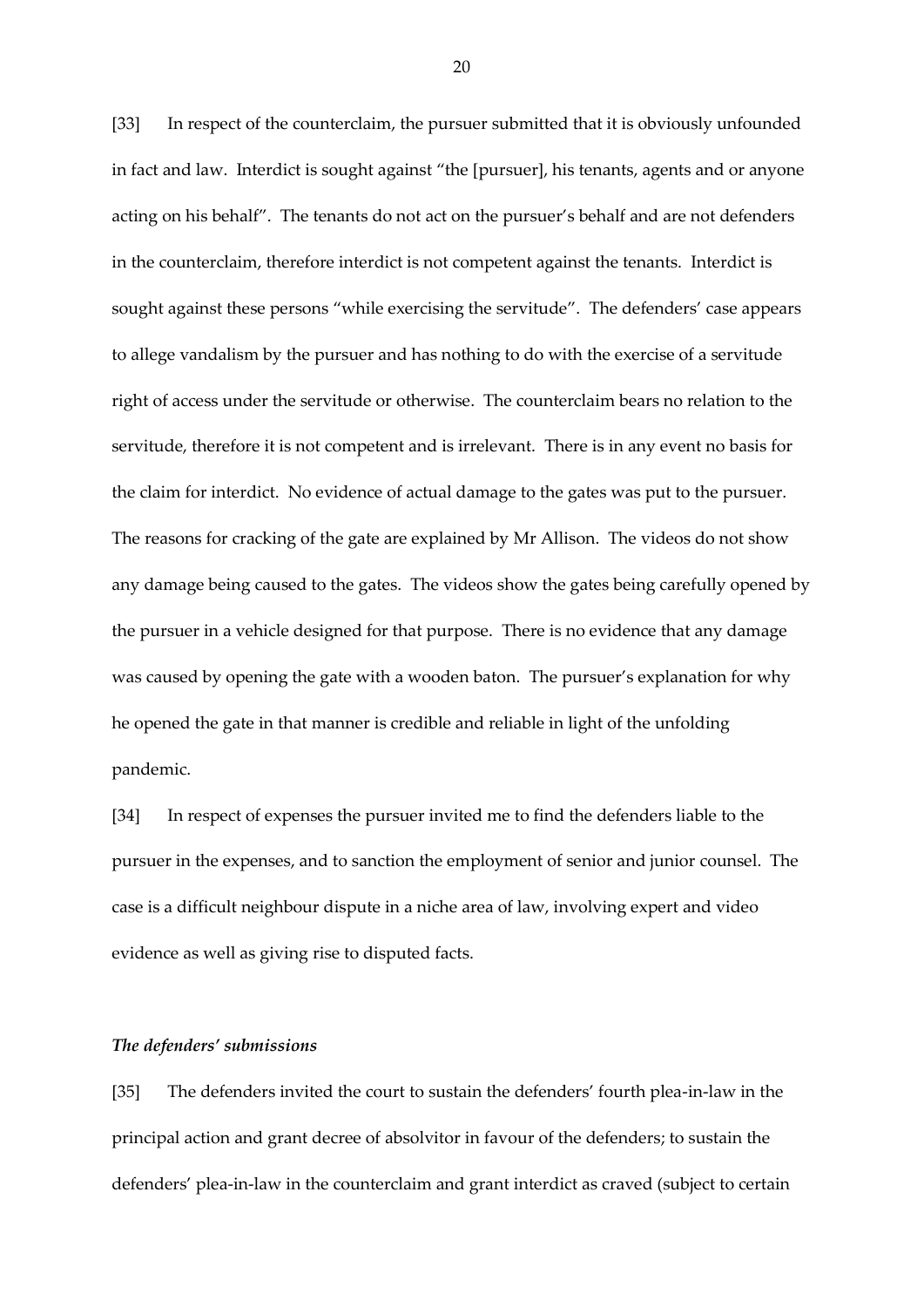amendments); to find the pursuer liable to the defenders for the expenses of the principal action and counterclaim; and sanction the employment of junior, but not senior, counsel.

[36] The defenders emphasised that the nature and existence of the pursuer's servitude right of access is not in dispute and declarator had been granted unopposed. The issue is whether the pursuer is entitled to an order that the gates installed by the defenders should be removed. The legal test is whether the gates amount to an unreasonable obstruction on the pursuer's access rights. There is no general legal rule as to whether servient tenements are entitled to install gates. Each case involving the installation of gates turns on its own facts and circumstances (Cusine and Paisley, *Servitudes and Rights of Way*, at paragraph 12.96). In a rural setting, a recognised justification for installing gates is to prevent animals from straying onto neighbouring land (*Drury* v *McGarvie*). The law will recognise other justifications for gates depending upon the circumstances (Cusine and Paisley, paragraph 12.97). Safety of the public can be a legitimate reason. The circumstances which can justify the installation of gates are not closed. The level of inconvenience, and whether a gate represents an obstruction, is to be assessed by reference to the impact on a person of average strength and agility (*Drury* v *McGarvie* at p.101 D-F).

[37] Any gate will cause at least some inconvenience to those taking vehicular access. That is self-evident from the fact that a driver requires to exit their vehicle to open the gates. Yet the installation of gates can be justified on safety or other grounds. It is necessary to show material inconvenience before a gate constitutes an unreasonable obstruction. The test is highly fact sensitive. The nature of the properties is to be taken into account. For example, the installation of gates on an urban road would be assessed differently to gates on a rural road.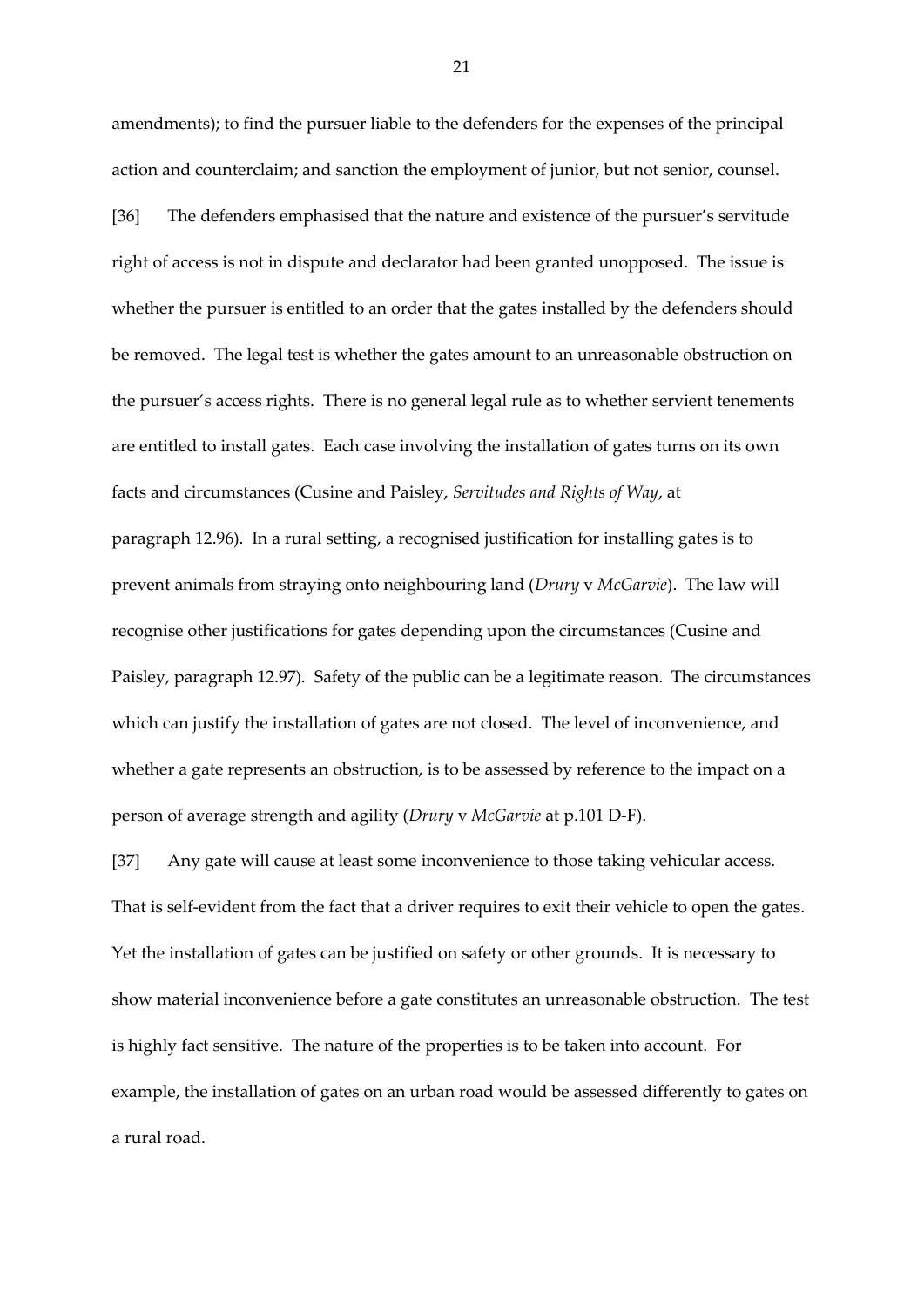[38] The right to install a gate, assuming that it does not constitute an unreasonable obstruction, is an incident of the ownership rights of the servient tenement. Accordingly, the fact that a gate has not been installed previously does not assist a party seeking to challenge its installation, even if access has been taken for over twenty years without a gate. (Cusine and Paisley, *Servitudes and Rights of Way,* at paragraph 12.102). Even where opening a gate involves some physical inconvenience, that is not sufficient to support the conclusion that the gate is an unreasonable obstruction (Lord President Hope in *Drury* v *McGarvie* (at p.101 D-F). The pursuer would only be entitled to obtain the remedy of removal of the gates if they were in a position to prove that the gates were of such a nature which amounted to an obstruction which could only be dealt with by taking them down (per Lord President Hope at p101 F-G).

[39] The defenders were motivated to install the gates due to health and safety concerns. Following the incidents in summer 2018, children attending functions at the Castle narrowly avoided being hit by passing vehicles when emerging from the Castle entrance in the direction of the lawn. That prompted the Blackburns to install the two sets of gates in December 2018. Mr Blackburn's letter dated 23 December confirms that health and safety concerns formed part of the reasoning behind the installation of the gates. Even if the defenders held additional motives of the nature contended for by the pursuer that would not entitle the pursuer to an order for removal of the gates. The health and safety concerns are genuine and justify the installation and continued presence of the gates.

[40] The pursuer in oral evidence only complained about the east gates. He accepted that the west gates could be operated without difficulty. All witnesses accepted that the west gates were left open at least some of the time. The Blackburns acknowledge that the east gate can drag along the tarmac but only when opened in the wrong direction and away from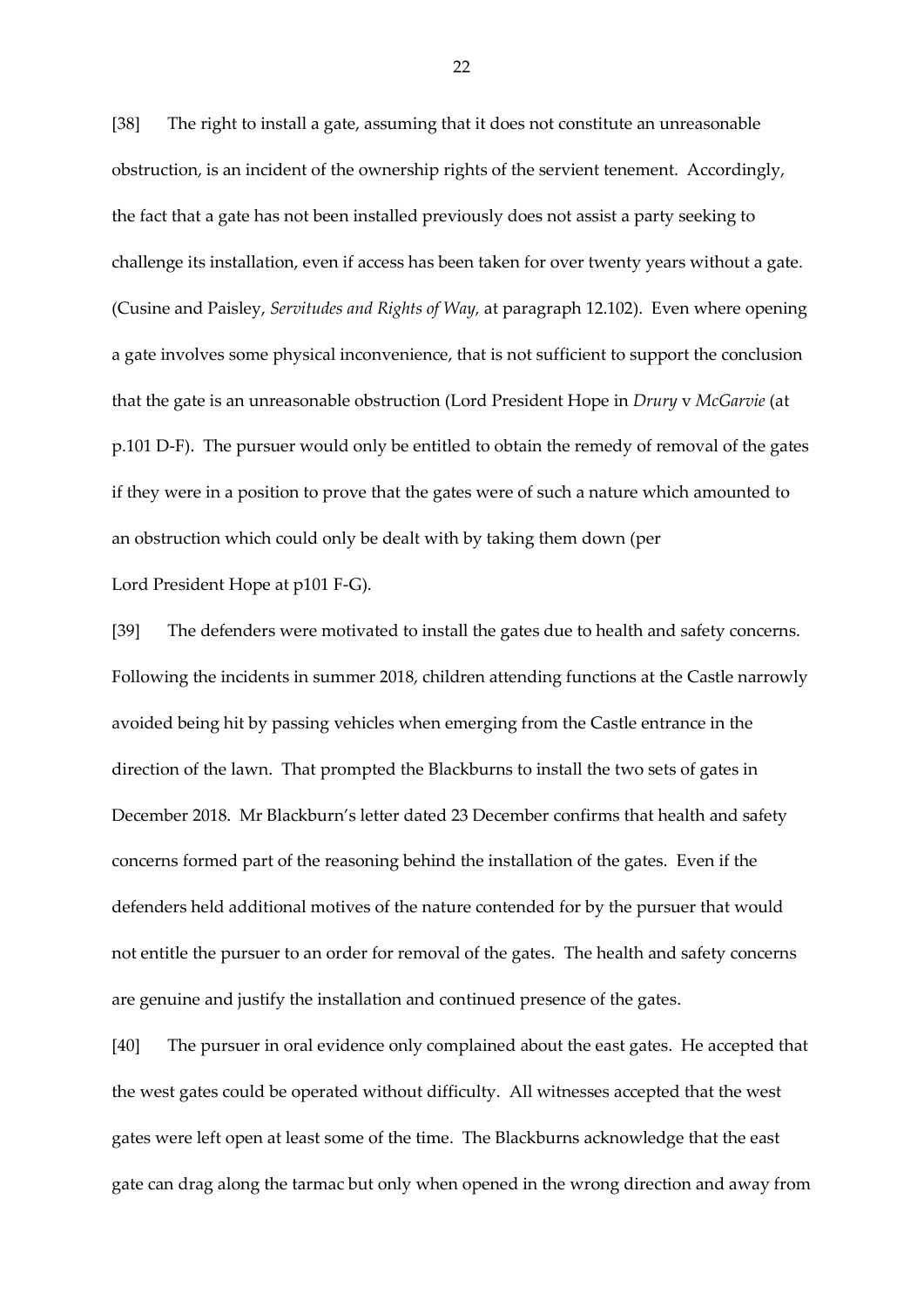the hotel. Ever since the gates were installed there has been a "push" sign indicating the direction in which it should be opened. The sign was removed by persons unknown before a more secure sign was fixed on 1 January 2019 and it remains in place today. The Blackburns' evidence is consistent with the video showing the east gate being pushed open towards the Castle with minimal effort using one hand. All of the pursuer's witnesses who spoke to difficulties opening the east gates confirmed that they opened the gate away from the Castle, despite the push sign. Ms Heminsley and Mr Campbell did not describe any material difficulty using the gates.

[41] Even if the court was to accept that the gates could scrape along the ground (when the gates are opened in the correct direction) that would not be sufficient to support the conclusion that they were an unreasonable obstruction such that it was appropriate to grant a court order for their removal. Taken at its highest, the pursuer's case would support a conclusion that some adjustment or repair was required to the gates and would fail for the same reasons outlined by Lord President Hope in *Drury* v *McGarvie*.

[42] The defenders' position is that the gates would not constitute an unreasonable obstruction even if there was no alternative access route over the southern section. But the fact that the pursuer has the option of entering and exiting the Castle grounds without going through the gates, further supports the conclusion that, in the whole circumstances, the gates are not an unreasonable obstruction on the pursuer's access rights.

[43] Castle guests use the southern section in both directions without difficulty. Mr Dryburgh accepted he had not attended the site since April 2019 and that his opinions may be altered if additional passing places had been installed. Additional passing places have been installed since then: there are now 5 passing places from the main road to the east gates which is adequate for a short 250m stretch of road. In addition there is a grass verge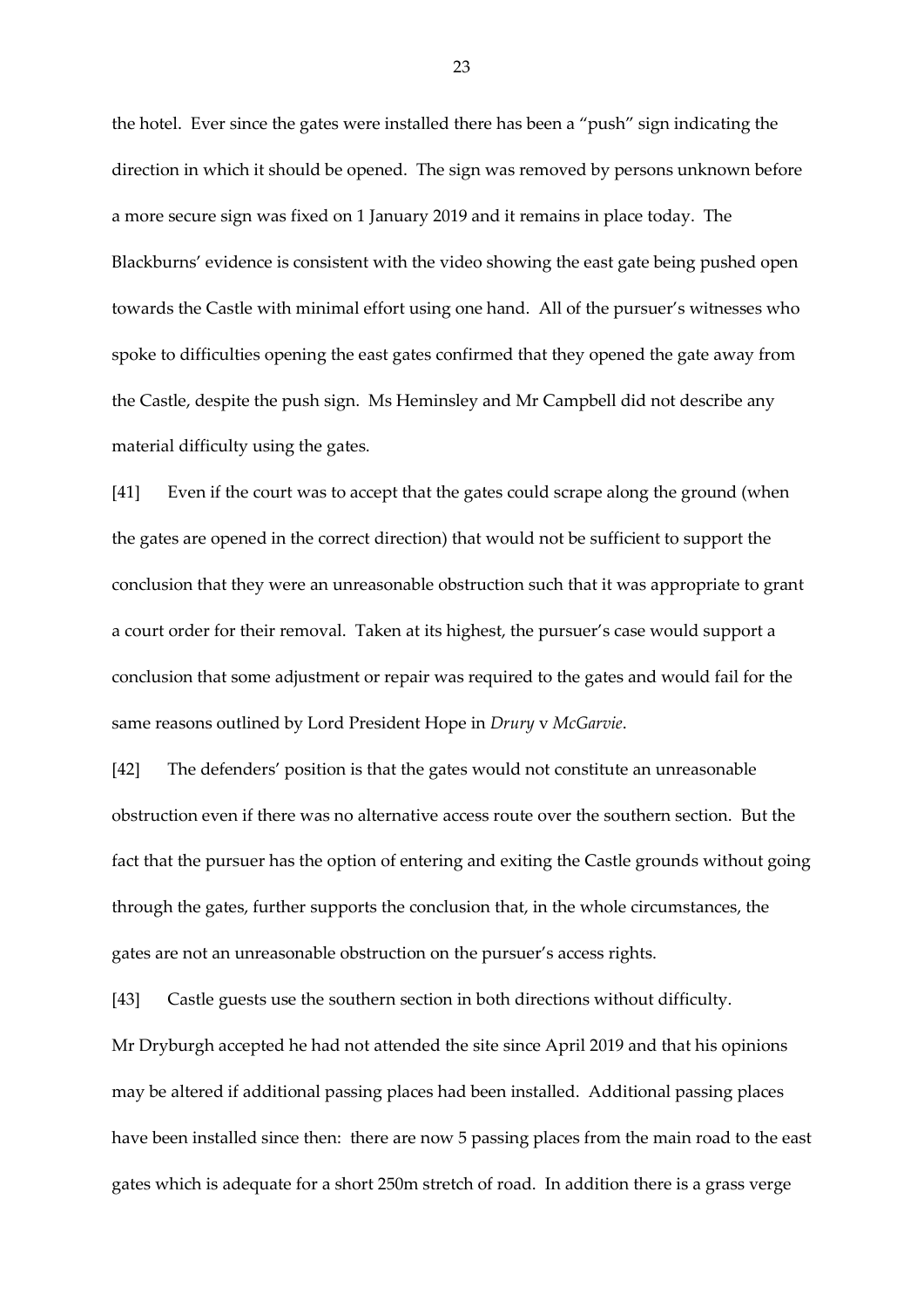which can be used to allow vehicles to pass. Mr Dryburgh confirmed that the passing places were long enough for regular vehicles to enter and thus allow another vehicle travelling in the other direction to pass. He accepted that the installation of additional passing places may well address his concerns regarding drivers' ability to pull into a parking space when noticing a car coming in the other direction without requiring to reverse. Mr Dryburgh's criticism of the material used on the southern section was not relevant to this action: his view was the poor quality material would have to be replaced in a very few years. The southern section is suitable for two way access. The pursuer has an alternative route and does not require to open the gates.

[44] In relation to the counterclaim, the defenders submitted that the pursuer had admitted that on 24 March 2020 he attempted to take the gates off their hinges using a wooden baton and without the defenders' permission. The pursuer stated that he had left a note on the gate to explain that he had acted out of concern for Covid 19 but no note has been lodged and the Blackburns didn't see any such note. His actions show that he is fixated on having the gates removed. The pursuer also admitted that, in a series of incidents throughout July 2020, he drove a utility vehicle at the gates in order to open them (see videos productions  $3.1(i)(a)$  to  $(g)$ ). One of the posts on the east gates is damaged. Whilst there is no direct evidence that was caused by the pursuer's vehicle, the defenders submitted that is a reasonable inference. Even at low speed, a motorised vehicle is likely to apply significantly more force to the gates than a person using them normally. Even if the court is not persuaded to hold that the pursuer has damaged the gates, his conduct plainly carried that risk (as he knew or ought to have known). The pursuer was charged by Police Scotland in relation to these incidents. Given the pursuer's erratic behaviour, the Blackburns have no confidence in his assurances that he does not intend to repeat this conduct.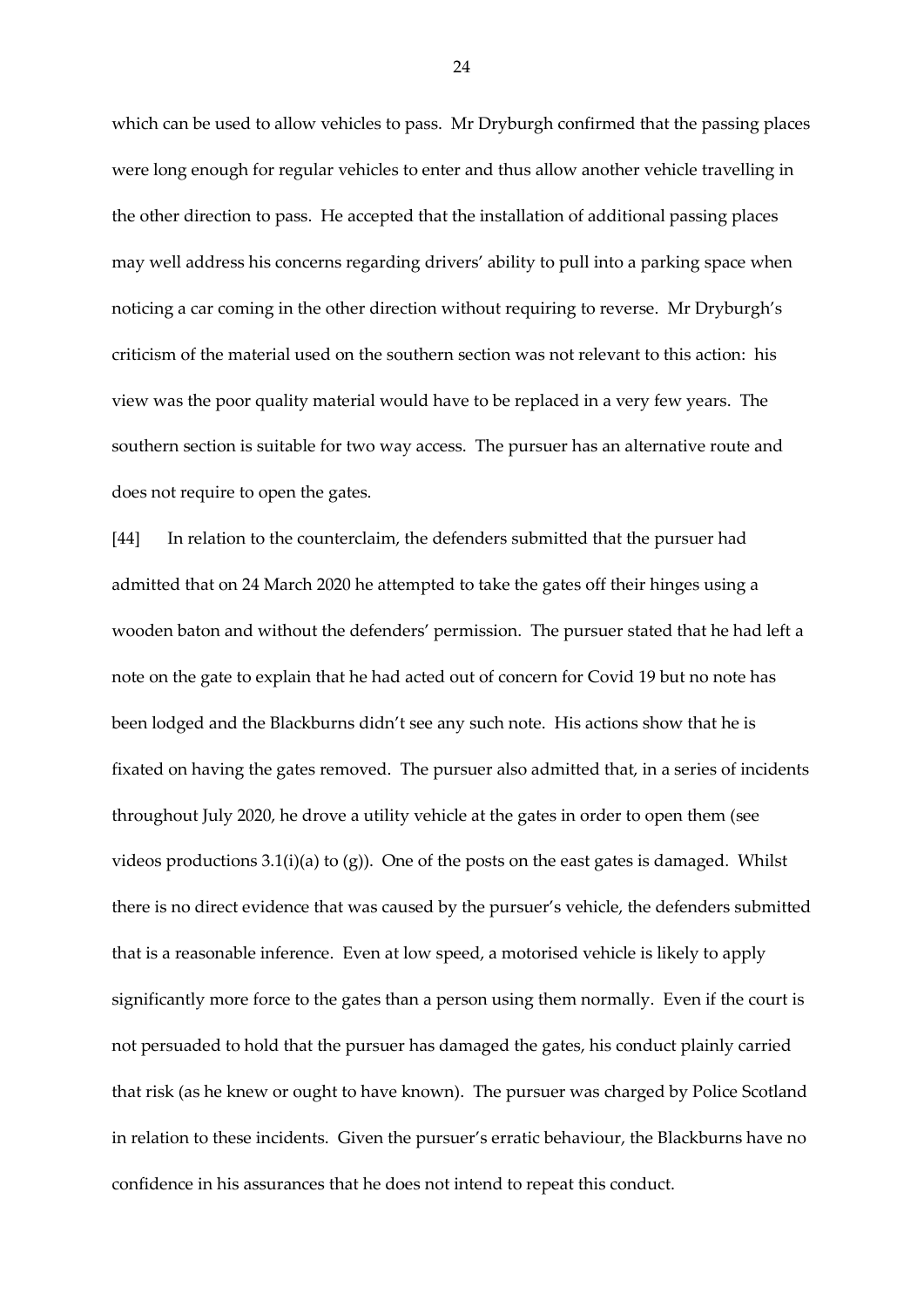[45] The defenders submitted that interdict in the terms sought is justified by the pursuer's admitted actions. A grant of interdict in the terms sought would not impose any unreasonable or unwarranted restrictions on the pursuer's access rights. Indeed, it would be entirely consistent with his obligation to exercise his servitude rights in a manner which causes minimum inconvenience and disturbance to the defender.

#### *Decision*

[46] I found all the witnesses who I heard give evidence to be doing their best to tell the truth and to be credible and reliable. Before I consider the law, I resolve the disputed areas of fact as follows.

#### OPERATION OF THE GATES

[47] The evidence varied as to how difficult the gates were to open with witnesses giving different accounts. Most of the witnesses agreed that the west gates were left open quite often. Almost all of the witnesses, including the pursuer, who is a frequent user of the west gates, acknowledged that there was no real difficulty opening them. I therefore find that the west gates can be opened by a person of average strength and agility without any difficulty. [48] However, the majority of the pursuer's witnesses stated that the east gates drag on the ground if pulled away from the Castle. I accept that evidence that if the east gates are pulled in a direction away from the Castle they require the operator to lift them up or to exert force in order to open them up. That was supported by the expert evidence of Mr Allison, who explained that the gates had been poorly installed. As a consequence the gates had dropped and when pulled away from the Castle dragged on the tarmac. I accept also that much more force than would normally be required to open a gate is needed in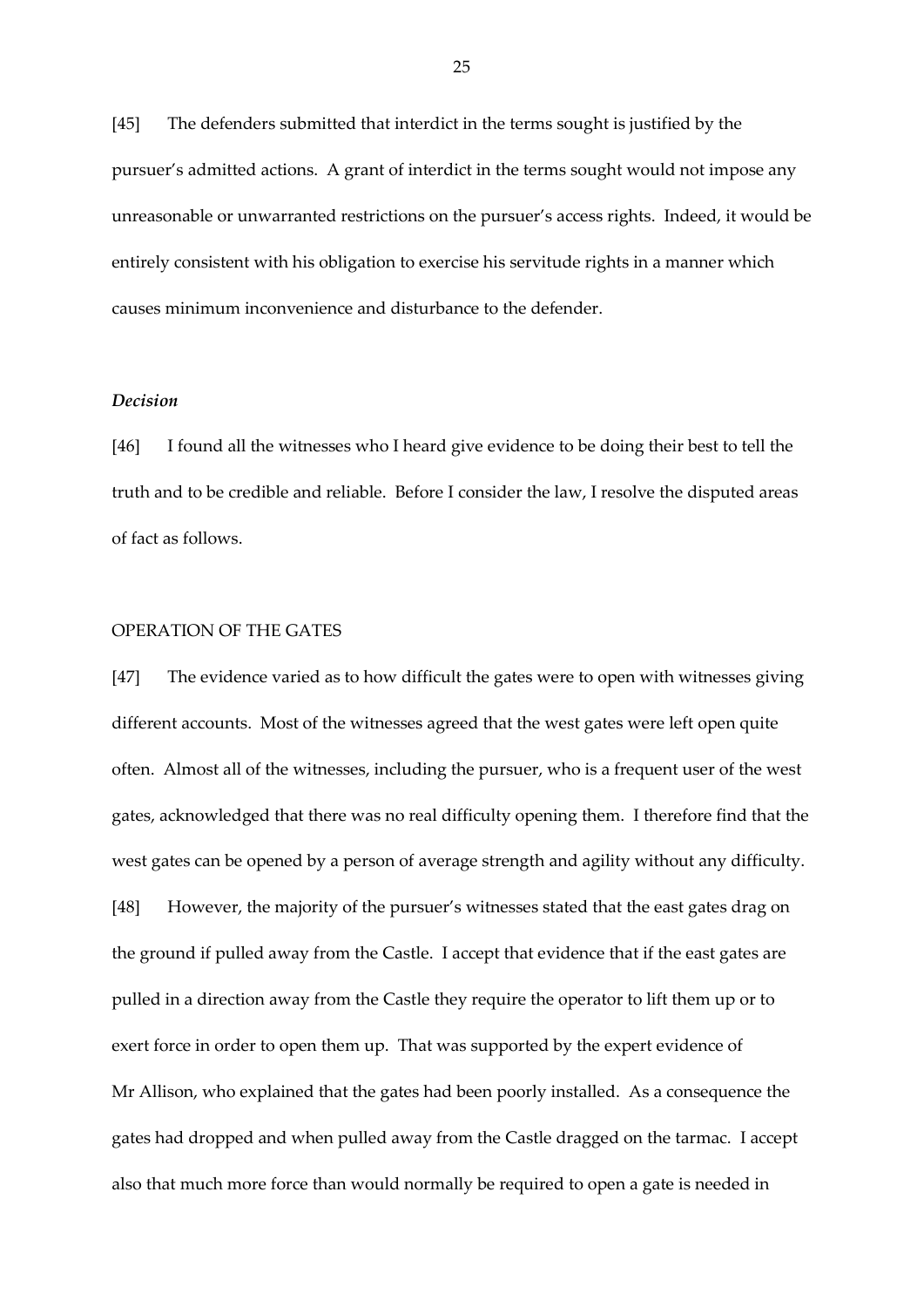order to lift the gate free of the ground or drag it over the tarmac when pulled in that direction.

[49] On the other hand, the balance of evidence, in my view supported a finding that when pushed towards the Castle, in the direction indicated on the push sign, the east gates opened relatively easily. I could see that for myself in the video clip provided by the defenders. I accept Mr Blackburn's evidence that no work has been done to the gate since they were installed to change how easily they open. Although Mr Allison stated that he thought the gates had been hung to open away from the Castle, neither he nor any of the pursuer's other witnesses attempted to push the east gate towards the Castle in the direction indicated on the sign. I find the video evidence to conclusively show that the gates can be easily pushed towards the Castle by a person of average strength and agility.

[50] I also accept the evidence of the Blackburns that their motivation for installing the gates was at least in part a health and safety one as explained in their letter of 23 December 2018. They had tried previously to address that issue by installing a 5 mph sign and speed bumps. However there had only been limited success and following two incidents in 2018 they decided to install the two sets of gates for the safety of their guests when exiting the Castle out over the driveway. The pursuer suggested that the Blackburns had other motives. However, their explanation at the proof was entirely consistent with the explanation Mr Blackburn gave in the letter of 23 December. It is entirely plausible that hotel owners would wish to fulfil their duties of care towards their guests in such a manner. The pursuer, supported by Mr Dryburgh, disputed that the gates would have the requisite effect as cars could nonetheless speed up between the gates. Cars may well do that, but it seems to me that where a relatively short distance of road is interrupted by the presence of two sets of gates that will have some impact on reducing the amount of speed that a vehicle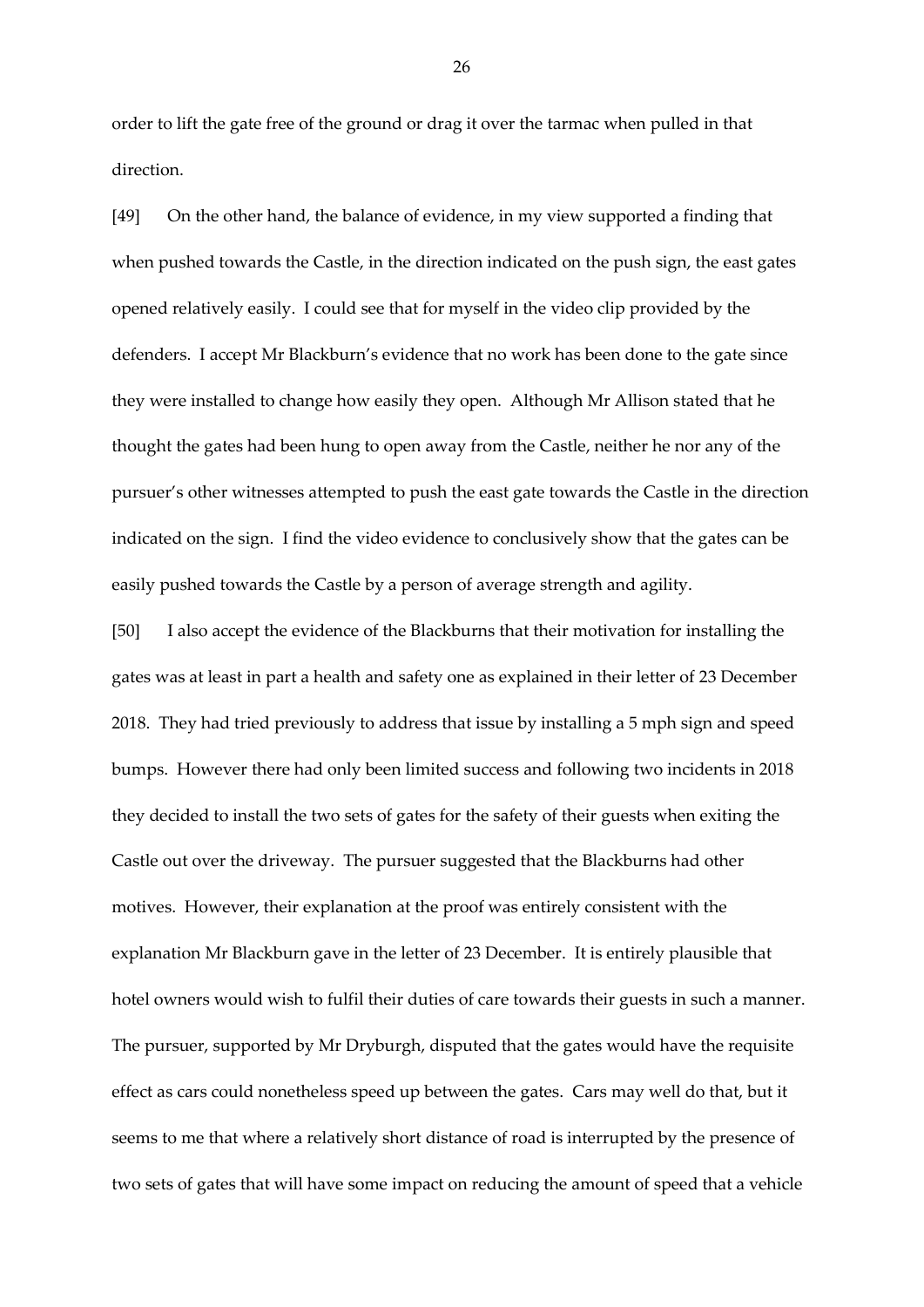can build up over distance. I reject Mr Dryburgh's evidence on that aspect which was not, in any event, his area of expertise.

#### SOUTHERN SECTION

[51] Most of the pursuer's witnesses described the southern section as being unsafe to operate in two directions, for a number of reasons including potholes, poor sightlines, narrowness, running alongside a burn and inadequate passing places. Mr Dryburgh's evidence about the condition of the southern section must be seen in light of the fact that the Blackburns have carried out more work to the southern section since he inspected the section in April 2019. They have added additional passing places and cut back on the greenery to improve sightlines. Mr Dryburgh accepted in oral evidence that installing additional passing places would alter his opinions. I accept the evidence from the pursuer's witnesses that there are some potential hazards in the route, including potholes that have been filled temporarily and will require refilling and that it is a narrow single track road, following a burn, with posts that may be capable of being pushed over on impact. However, I find that the condition of the southern section is not such that would make it unsafe to operate as a two way road. The condition of it has improved since Mr Dryburgh inspected it. There are plenty passing places and signs to indicate where they are with improved sightlines. Castle guests use it without complaint. There have been no accidents in it over the years other than one where Mr Blackburn himself had been travelling too fast. There is a slow 5 mph sign directing users to travel slowly. I find that the southern section is of a construction that cars can use in both directions without posing any unacceptable risks of danger.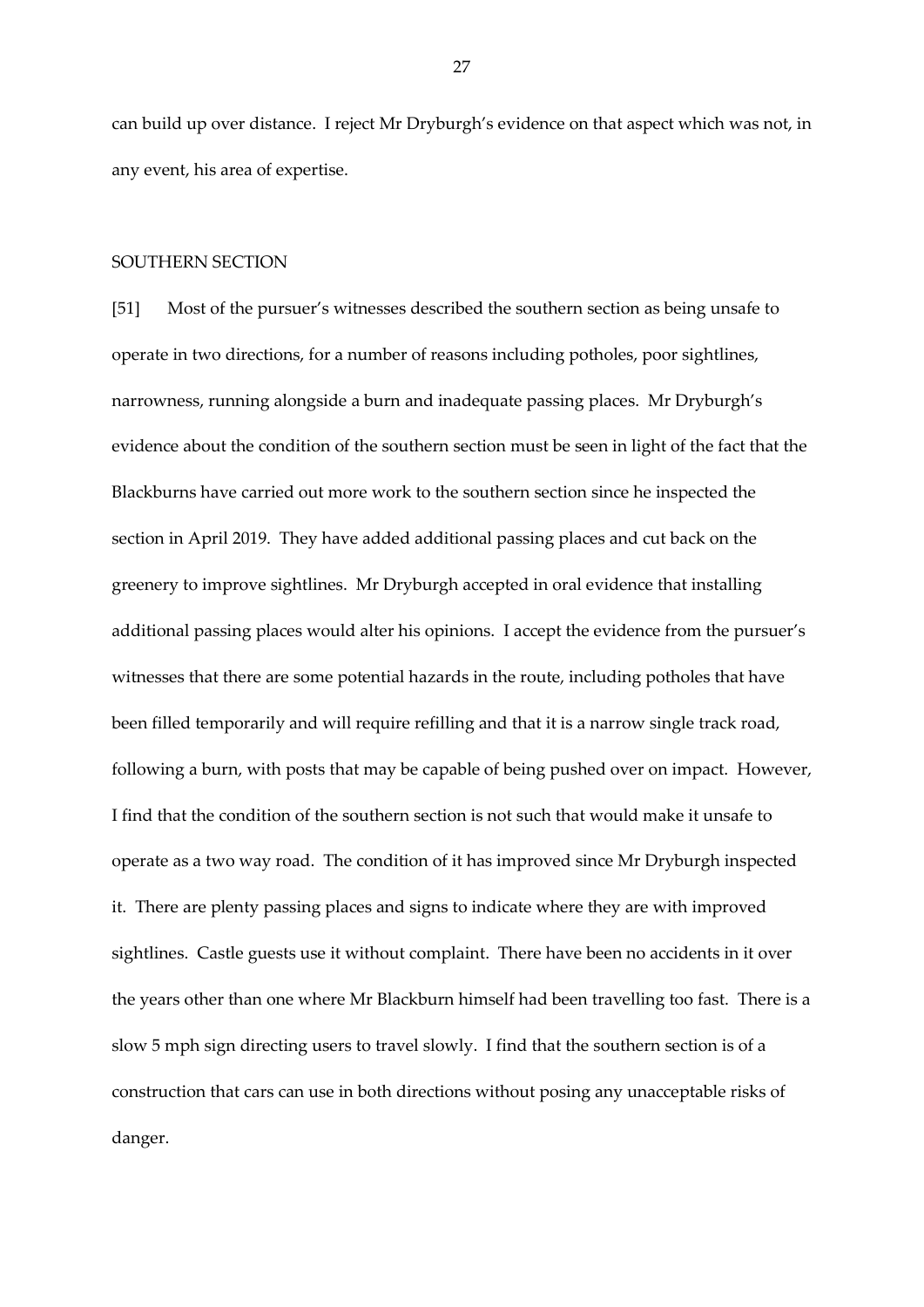## ALLEGED DAMAGE TO THE GATES

[52] The crack in the east gate seems to have been caused by the east gates continuously being dragged along the ground, which in itself has arisen as a result of poor installation, all as explained by Mr Allison. When the pursuer was opening the east gates with his utility vehicle, I do not consider that he was, as was suggested, nudging the gates open. From the video footage it appeared to me that he was using the vehicle to force open the gates, certainly exerting more force than one would normally when opening a gate by hand. Whilst I am not persuaded on the evidence that his use of the utility vehicle caused the crack, it has, in my opinion, formed part of the continued dragging of the gate on the ground which has been the cause of damage over time. I recognise that it is a hydrostatically powered vehicle which has a bar on the front designed to open gates. But these gates are not within an agricultural setting intended to be operated by agricultural vehicles. They are gates on an access route in front of an operating hotel. Using a utility vehicle bar to push them open may well give rise to greater than normal forces and poses an inherent risk of damage, or of contributing towards any damage, otherwise caused by continually dragging the gates over the tarmac.

# THE LAW

[53] The parties were agreed that the law is that a dominant proprietor in a servitude of way is entitled to use it free from "unreasonable obstruction". Obstructions may be erected if they are an "immaterial interference with the rights of the dominant tenement". The case of stiles on a footway is an example of an obstruction which has been held not to interfere materially with the right of the dominant tenement to access. However whether or not an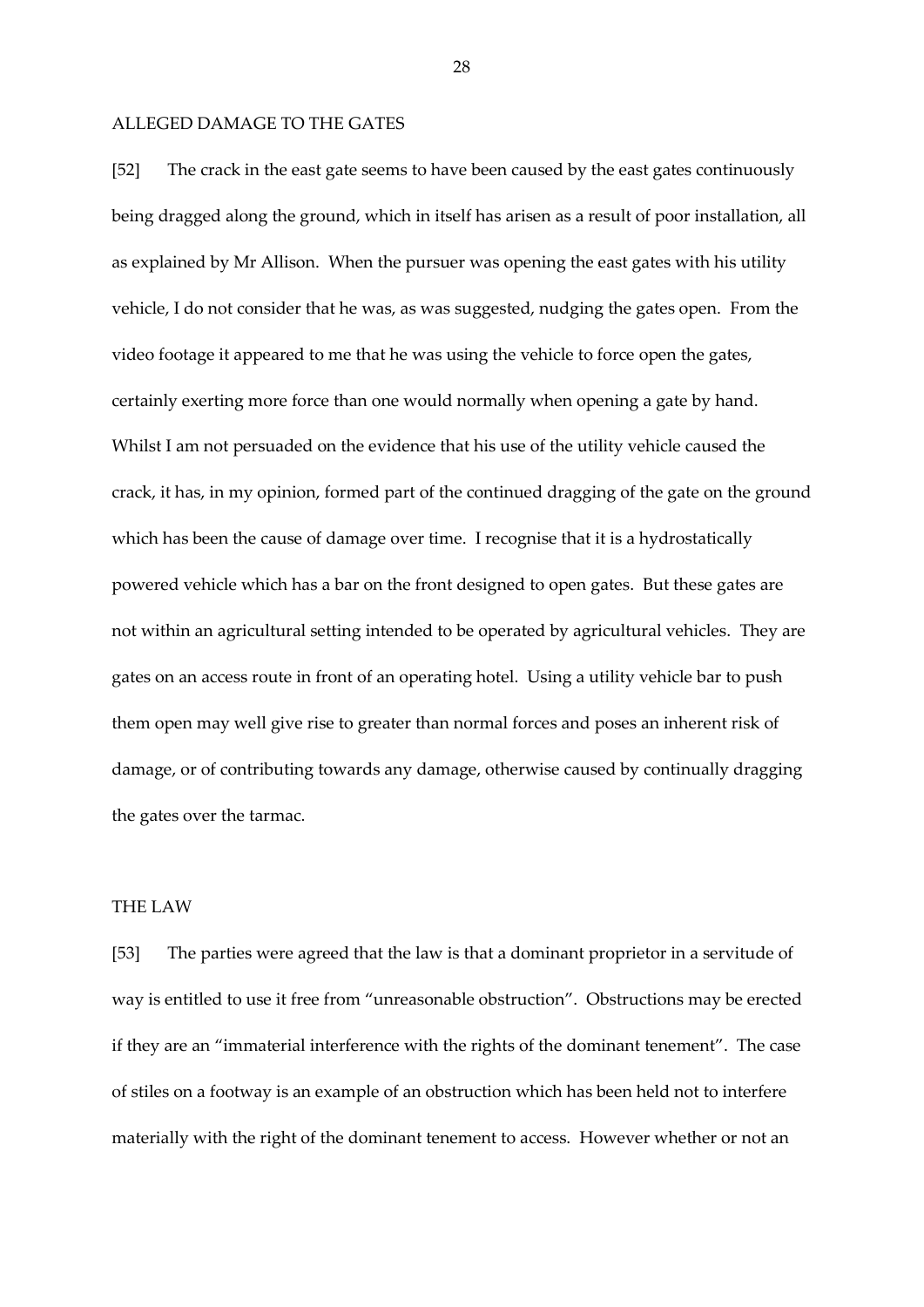obstruction is a material interference is essentially a matter of degree, dependent on the circumstances (Cusine and Paisley, *Servitudes and Rights of Way* at paragraph 12.94).

[54] A gate across an access road obviously causes some inconvenience to those exercising the servitude such as drivers of vehicles because it requires them to dismount from their vehicles and open the gate before they pass through. Nevertheless the courts have consistently upheld the general right of the owner to erect gates provided they do not interfere, in a fair and reasonable sense of that expression, with the public right of passage (*Drury* v *McGarvie* at page 99D-E). Only evidence to the effect that the installation of the gate will create a material inconvenience to the dominant proprietor will prevent its installation. What constitutes a material inconvenience will vary from case to case and is a question of fact. No general rule can be laid down that gates are either permissible or impermissible in all cases (Cusine and Paisley, *Servitudes and Rights of Way*, paragraph 12.96).

[55] The court held in *Drury* v *McGarvie* that a gate is an obstruction is if a person of average strength and agility, "the ordinary able bodied adult" would be able to open it without material inconvenience. The onus is on the dominant proprietor to prove that the gates are an obstruction if he seeks to have them removed (p99B). That case has many similarities on the facts to the present one. The pursuers argued that gates were an obstruction because they were heavy, improperly hinged and had to be unlooped from posts, lifted for some height and dragged along the access road (p100-101). Since the pursuers were both elderly and suffered physical disabilities they argued that they had been rendered virtually housebound by the erection of the gates on their right of access. The court concluded that the question of the pursuers' disabilities were irrelevant to the question of whether the gates were an obstruction, explaining that was because a servitude right is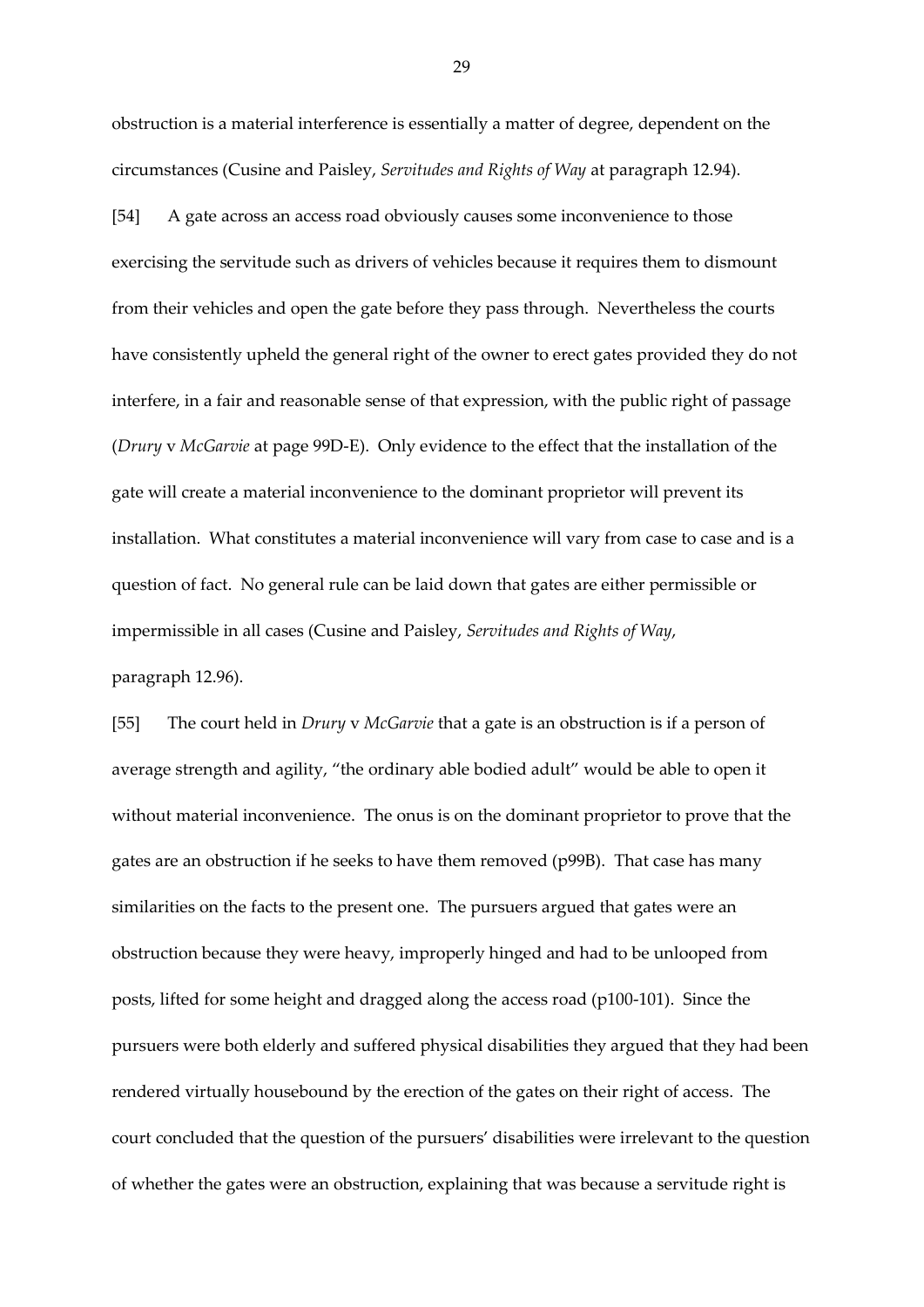praedial in nature and is a real and not personal right. It would be contrary to its essential character that the burden on the servient tenement should alter from time to time according to the personal circumstances of the owner of the dominant tenement (p102D). Accordingly, having considered the authorities, the court concluded that the extent of the dominant proprietor's right of access falls to be determined by reference to a person of "average strength and agility". That is consistent with the principle that the servitude is presumed to be as little burdensome to the servient tenement as is consistent with its fair exercise. Since the burden on the servient proprietor is a continuing one, the burden must be measured by reference to a reasonable but fixed and constant standard, and not to the individual characteristics of the dominant proprietor for the time being. Accordingly the test is whether "a person of average strength and agility" would be able to open the gate without material inconvenience (page 103B – D).

#### APPLICATION TO THE CIRCUMSTANCES

[56] Does the erection of the gates in this case constitute an unreasonable obstruction on the pursuer's right of access? Do they cause a material inconvenience to the pursuer exercising his servitude right? Would a person of average strength and agility be able to open the gates without material inconvenience? In answering these questions, it is of relevance to consider the purpose for which gates have been erected. I find that they were erected in 2018 for reasons of public safety, notably the protection of hotel guests. I agree with the pursuer that the facts of the present case are different from *Drury* v *McGarvie* where the gates were erected to keep in livestock. Here the setting is not an agricultural one, but an access route leading to residential properties and a commercial hotel and wedding venue, albeit in the countryside. It is accepted in the authorities that health and safety may be a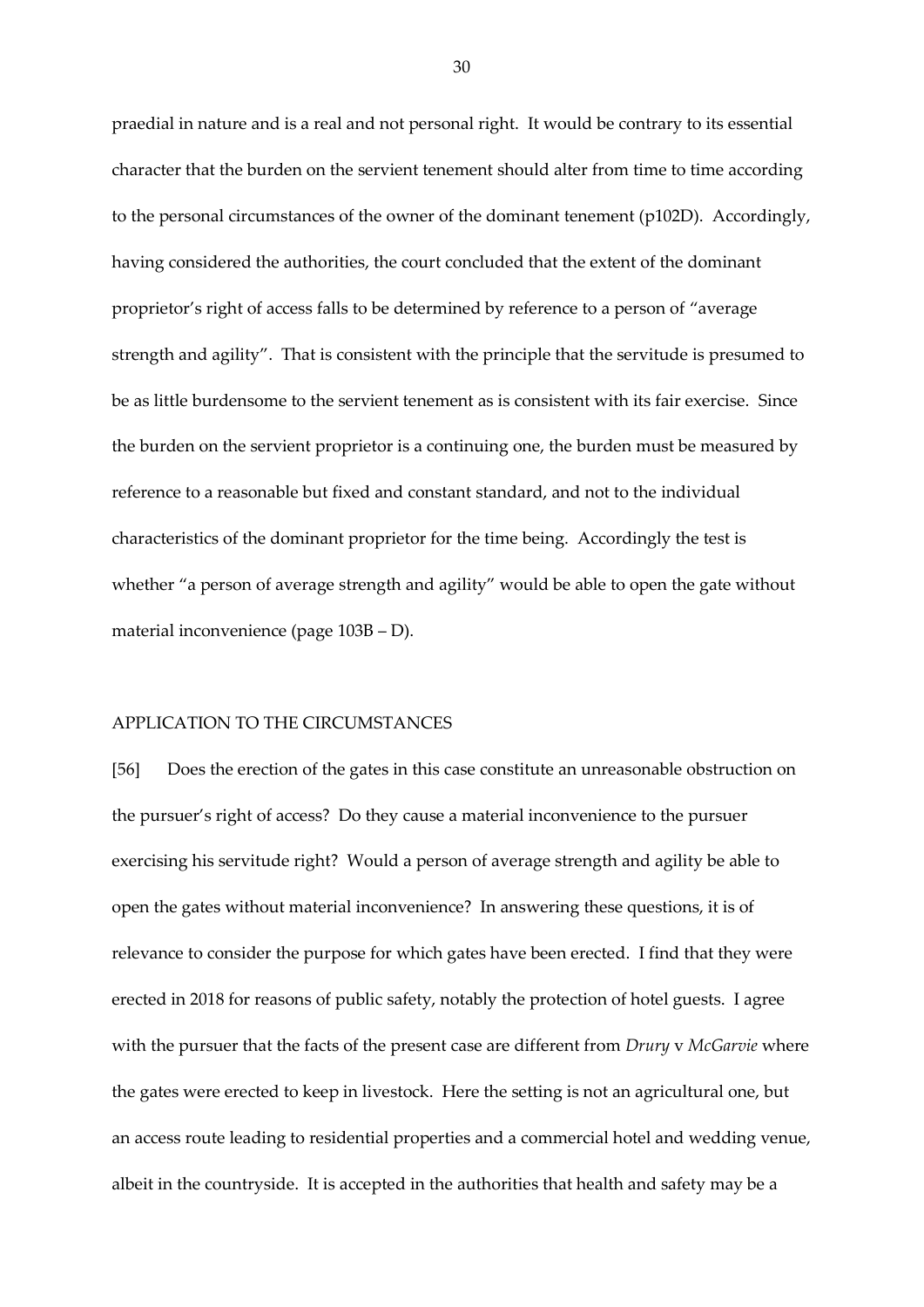legitimate purpose in an industrial setting to erect gates (Cusine and Paisley, *Servitudes and Rights of Way*, at paragraph 12.96). A hotel and wedding venue setting is not an industrial setting but nor is it solely residential with people coming and going as hotel guests and attending events. In my opinion, it might reasonably be expected that a hotel owner would erect gates for the protection of their guests where guests exit and enter the hotel within 20 feet of the access route. In my view the erection of the gates is justified for that purpose. Two sets of gates does not seem to me to be an excessive number along the distance of the access route and the context of that setting.

[57] There is of course inconvenience for anyone who uses the northern section by vehicle. They will have to dismount to open the gates and drive through. The west gates will not cause any such inconvenience on the occasions they are left open. When closed, I have found above that a person of average strength and agility would be able to open the west gates with no difficulty. The east gates will have to be untied before opening. I have also found that a person of average strength and agility would be able to open the east gates if pushed towards the Castle (as indicated by the sign) without any difficulty. A person of average strength and agility could open the east gates if pulled away from the Castle but only by exerting much more force than if opened in the other direction. Any inconvenience caused by having to exert that extra effort could easily be avoided by following the directions on the sign and by pushing the gates towards the Castle. The gates do not prevent vehicles from having access along the route. A vehicle as big as a bin lorry can pass though one side only and even a larger vehicle such as a wide HGV can gain access if both sides of the gates are opened. Any inconvenience from opening gates is avoided altogether if the southern section is taken. The southern section is a narrow single track road but as explained above, with the aid of passing places, can be used for travel in both directions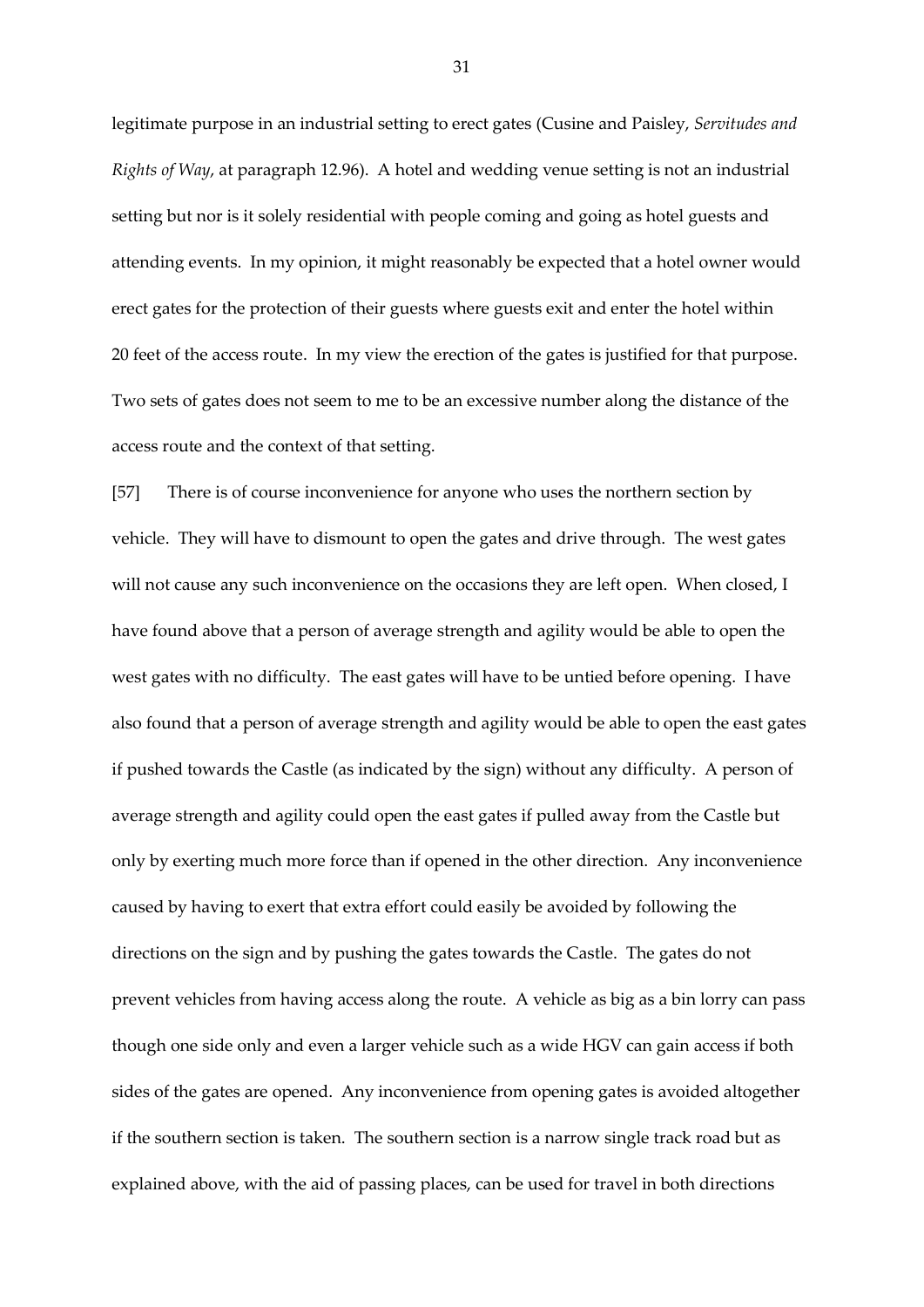without posing unacceptable safety risks. In all of these circumstances, I do not consider either set of gates by themselves or together constitute an unreasonable obstruction or constitute material inconvenience to the exercise by the pursuer of his servitude right of access.

[58] In any event, if such a conclusion cannot, contrary to my view, be justified, the pursuer's remedy is not, in my opinion, to obtain an order for removal of the gates in their entirety. In *Drury* v *McGarvie* Lord President Hope at p101F held that the pursuers would only be entitled to the remedy of removal of the gates where the pursuers could prove that the gates amounted to an obstruction that could only be dealt with by taking them down. Where the gates required some adjustment or repair to minimise the inconvenience, the pursuers' averments had fallen far short of satisfying that test. In the present case, the pursuer has not proved that only removal of the gates would remove the obstruction. On the face of it, it would appear that the difficulties with opening the east gates in one direction arise as a result of the way they have been hung. The pursuer has not shown that repairing the gates would not resolve that difficulty. The pursuer has a right to alter or adapt the gates to his convenience and a right to enter onto the servient land to carry out the works required to maintain his servitude right, albeit it would have to be carried out at his expense (*Drury* v *McGarvie at* p103F).

[59] I reject the pursuer's submission that the defenders' resistance to the proceedings, the conduct of Mrs Blackburn**,** and the Blackburns' desire to deter or prevent the use of the northern section of the access route gives rise to a reasonable apprehension that the defenders will take alternative steps to narrow or obstruct the access route. The defenders did not oppose declarator that the pursuer has a right of access across the whole of the access route. The Blackburns confirmed in their evidence that they do not intend to deny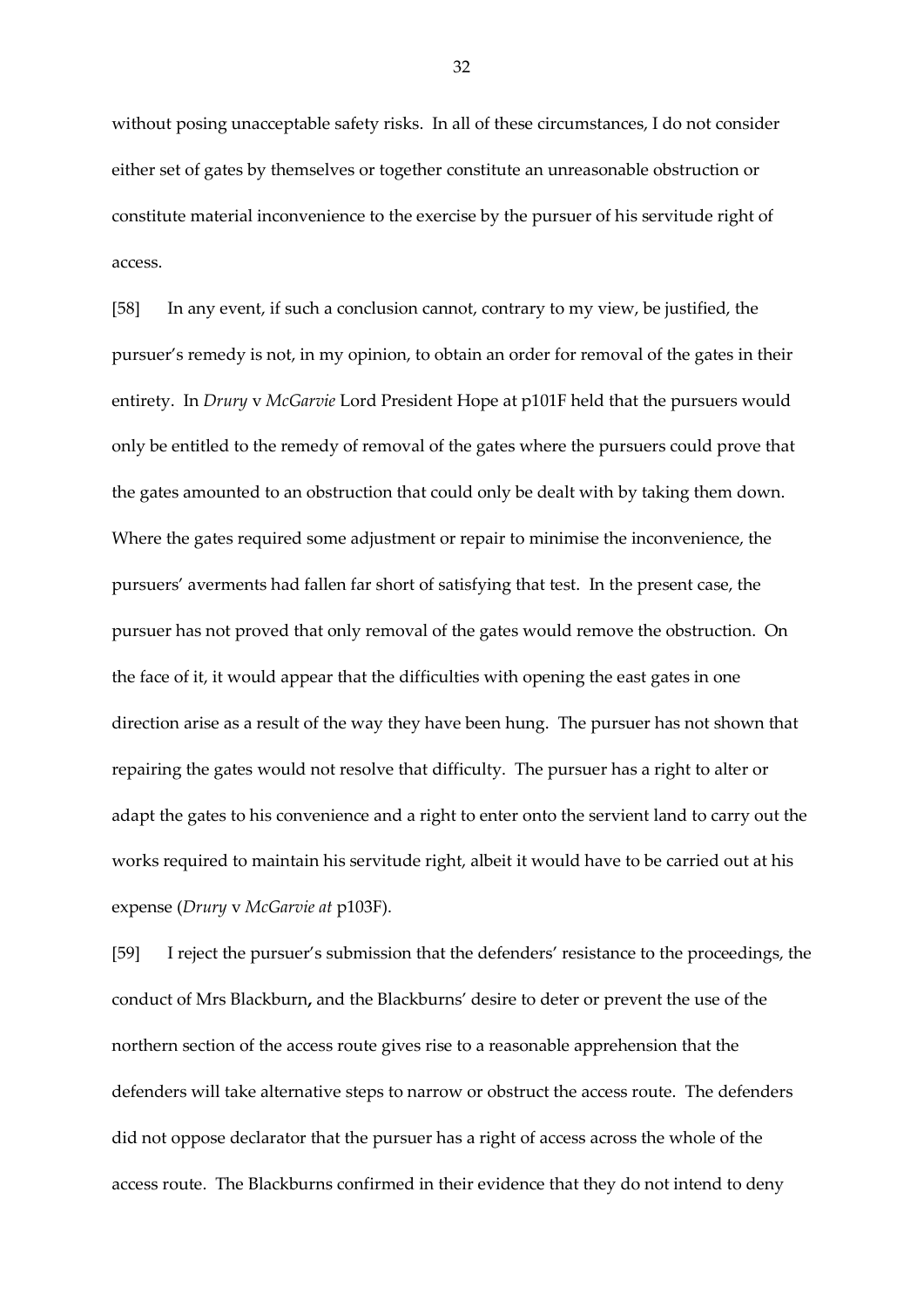the pursuer use of the northern section. The erection of the gates is justified for health and safety reasons. The Blackburns have carried out improvements to the southern section. I accept there was some evidence about the unwelcoming conduct of Mrs Blackburn towards other road users but that does not of itself cause me to conclude that the Blackburns will take steps to obstruct or narrow the access route. I therefore refuse to grant interdict as third craved.

[60] In relation to the counterclaim, I note that the court previously ruled that the counterclaim was competent when the defenders sought to introduce it by way of amendment and I do not therefore consider that further here. I am not persuaded on the evidence that the crack on the gate was solely due to the way the pursuer opened the gate in July with his utility vehicle. It seems to me to be more likely to have been caused by the continuous dragging of the gate along the tarmac over a longer period of time by the pursuer and others opening the gate away from the Castle. However, I find that by opening the gate with his utility vehicle away from the Castle, and dragging it across the tarmac, the pursuer has contributed towards the damage to the gate. I reject the pursuer's submission that the pursuer is shown in the video footage as carefully opening the gates or nudging them open with his vehicle. The video image shows the vehicle opening the gates with relative force, relative that is to what might be used by a person opening them by hand. I accept the vehicle is hydrostatically powered and there is a bar at the front, designed for opening agricultural gates. But these gates are not agricultural gates and on the pursuer's witnesses' evidence are not of a robust quality. Opening the gates in this manner risks damaging the gates and I find that it has contributed to the existing damage on the gate. [61] The video also shows the pursuer taking the gates off their hinges with a stick in March 2020. In my opinion, there was no need to lift the gates off their hinges to allow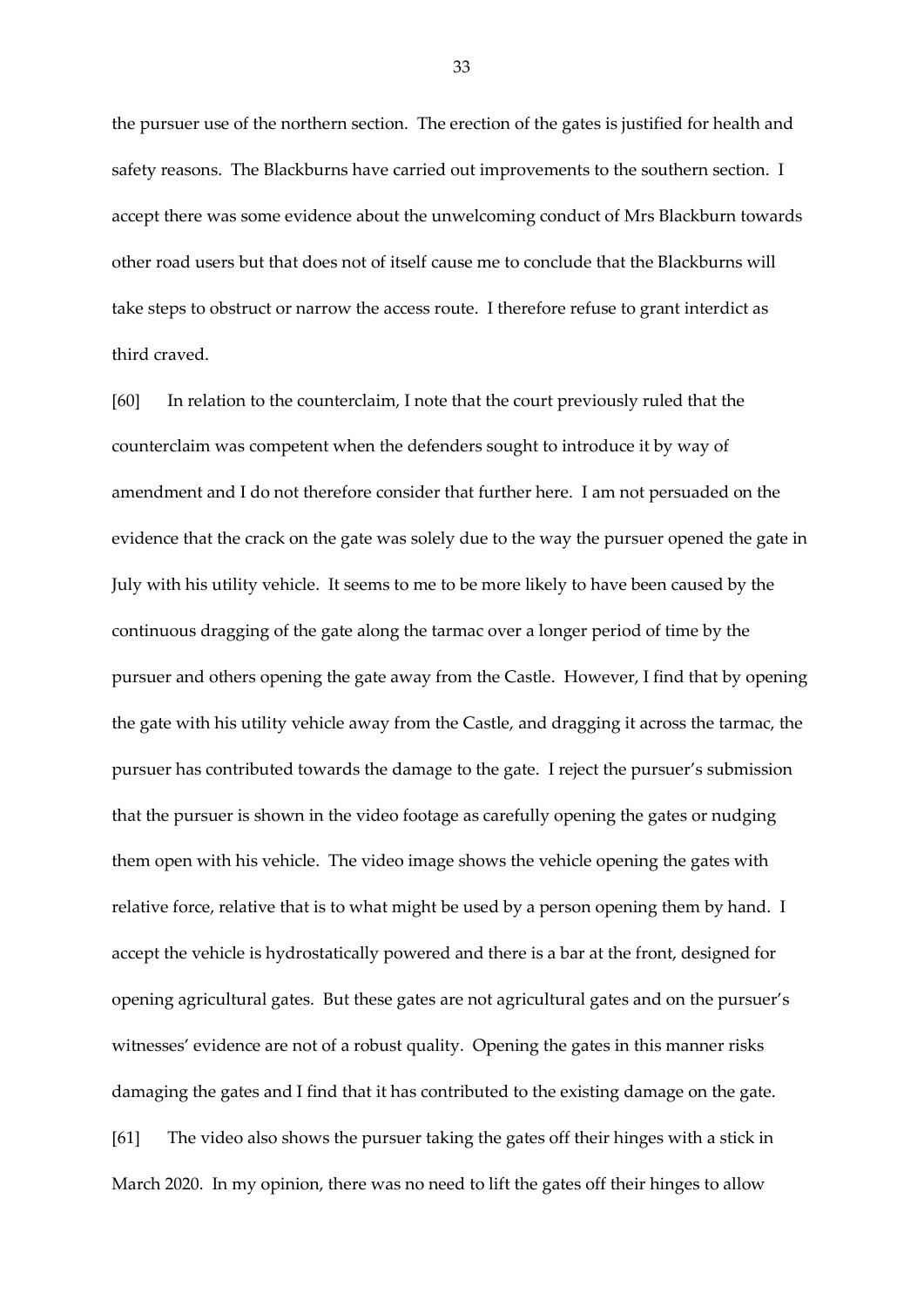traffic to pass even in the light of an unfolding pandemic. The pursuer could have easily opened the gate and left a note without taking it off its hinges. Removing gates from their hinges also carries some risk of damaging the gates.

[62] Although the pursuer states that he will not repeat this conduct, the use of the utility vehicle was repeated during July last year. His behaviour is indicative of his continued desire to keep them open. In my view, given his repeated previous behaviour and insistence on removal of the gates, the defenders have a reasonable apprehension that the pursuer will behave in this manner again and that this may result in or contribute towards damaging the gates. I therefore grant the interdict in favour of the defenders as craved prohibiting the pursuer from damaging or removing the gates. The defenders accepted in submissions that the words "his tenants" should be deleted from the terms of any interdict. The tenants do not act on the pursuer's behalf and are not called as defenders to the counterclaim. The defenders also accepted that the words from "while exercising the servitude" to "driveway serving Fernie Castle Hotel" be deleted from the interdict, accepting the pursuer's point at paragraph 12(2) of submissions that the interdict is to prevent alleged acts of vandalism. I grant interdict as craved subject to those deletions.

## EXPENSES

[63] Since the pursuer has been unsuccessful in obtaining declarator in terms of craves 2 and 3, and the defenders have been successful in obtaining interdict in terms of the counterclaim, I award the expenses of the proof in favour of the defenders as being successful in relation to both the principal action and counterclaim.

[64] Section 108 (3) of the Courts Reform (Scotland) Act 2014 sets out the relevant factors for the court to consider when deciding whether to grant sanction for counsel. These are: